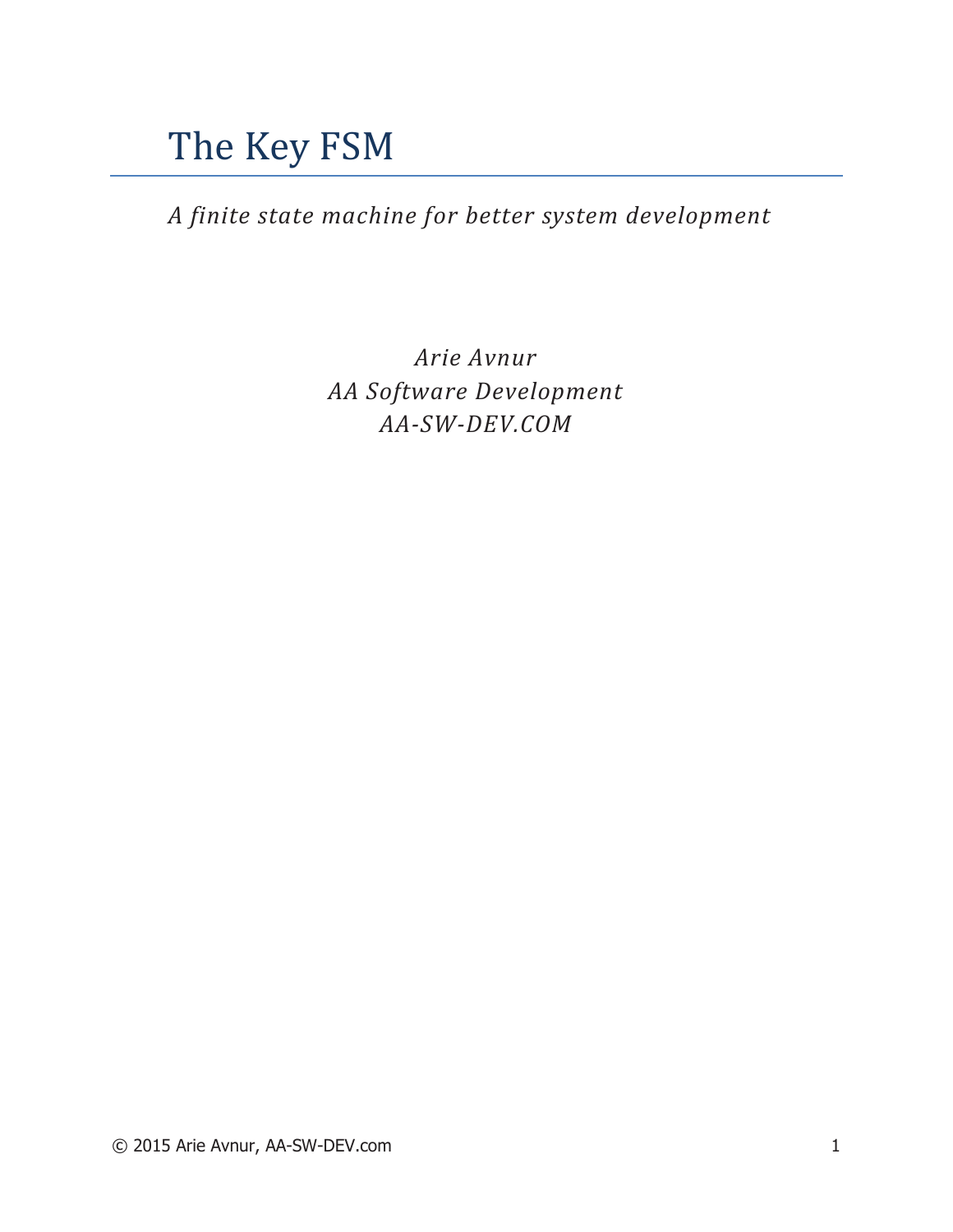## **I. Introduction**

This paper introduces the Key FSM (KFSM) – an extension of UML's Statechart with additional features for effective system development.

#### **A. FSM's Power and utility**

The FSM model is very popular among software and hardware developers, a fact that testifies to its usefulness. Although somewhat philosophical, it is beneficial to discuss and try to understand the reasons for this power. The following discussion in this subsection represents the author's opinion.

The FSM's main power is in the notion of **state**: It is a well-defined, easy to communicate and document condition of the entity whose behavior is modeled by the FSM. E.g. a person may be described as being in the "sitting", "standing" or "running" state; a car in "parked", "traveling forwards"," backing up" or "idling" state. Each state defines a static behavior of the element modeled by the FSM. That behavior of a well-defined state should not change. The modeled element's behavior changes when it transitions to a different state, in response to an event. A sequence of transitions in response to events represents the element's dynamic behavior. This "divide and conquer" approach is how the FSM enables system analysts and implementers to better manage complex dynamic behavior.

The state is therefore very important to both model and implementation clarity and precision. This understanding leads us to put more emphasis on the state's conditions and actions and to prefer the Moore FSM model (see below). According to this approach, transitions should be used only as means to move to another state in response to events. ""Light" actions may be specified on transitions, like logging or posting a message to a user—if it does not require confirmation; waiting for a user response is a lengthy process and it justifies an intermediate state.

 The FSM model and its implementation can and should play a role in constructing dependable systems that recover gracefully and orderly from improbable system failures. KFSM and the design and analysis tools it provides are geared to support this novel engineering aim.

#### **B. Traditional FSM Models**

#### 1. The Basic FSM Model

The basic FSM defines a set of states, one of those states as an initial state, a set of events it responds to, a set transitions that are a mapping function: state X Event  $\rightarrow$  (next) state and a subset of the states that are defined as terminal states – where the operation or response of the states-machine terminates. A mathematical definition of the classical FSM see the sidebar.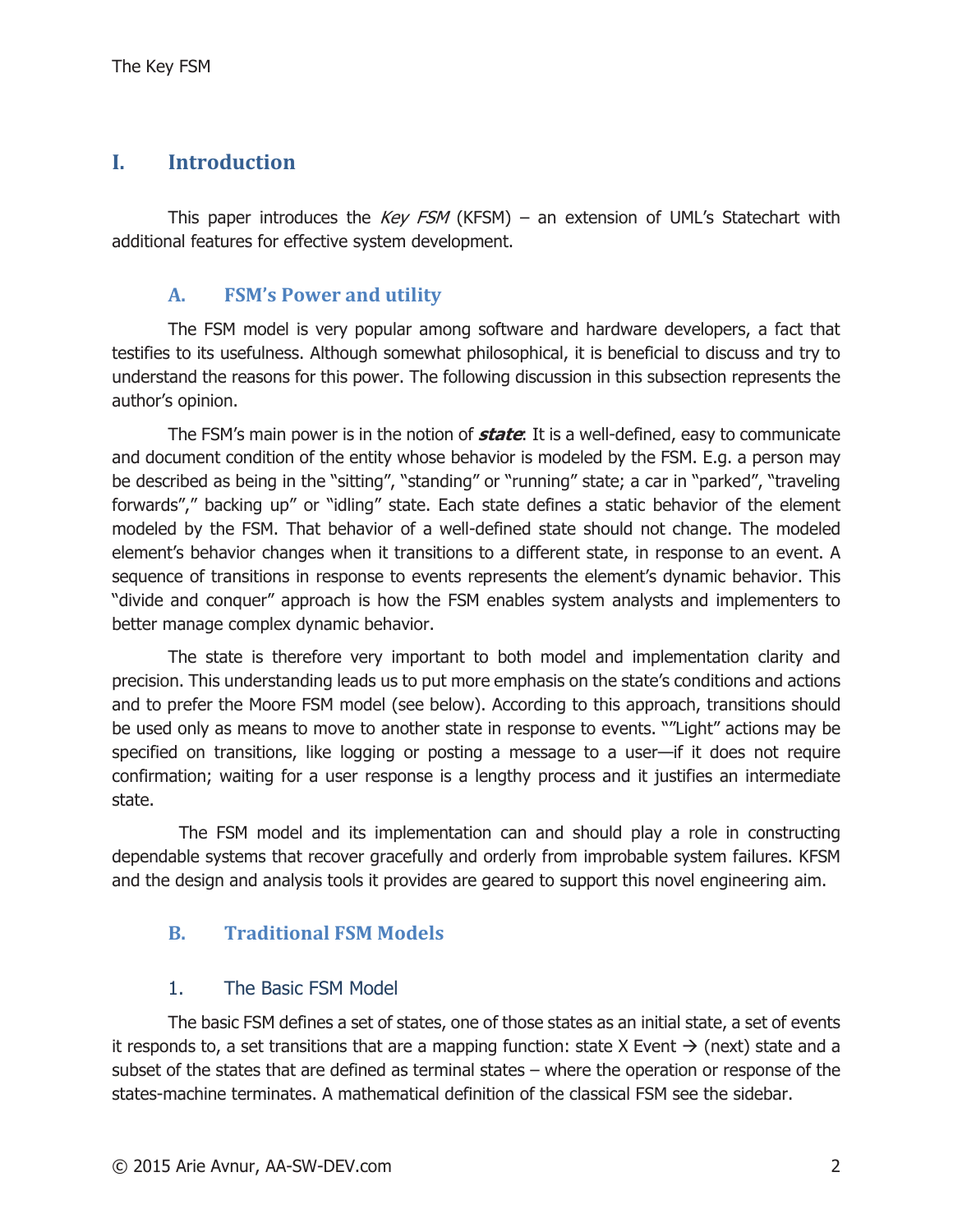#### 2. The Mealy Model

This model defines actions or output for the transitions and not the states. These output actions are required then to bring the system from the transition's source state to its "next" state, and could be different for each transition into the same state. This arrangement divides the responsibility of keeping a state in compliance with its requirements between several transition actions, increasing complexity and opportunities to err.

# 3. The Moore Model

Moore defined an FSM model that determines outputs as a function of the state. As stated in the introduction, the notion of the FSM as a model for dynamic behavior relies on a solid definition of static behavior in each state, an approach that favors the Moore model.

Practically, some actions or output might be required that are associated with transition; those however should be secondary, like logging, posting a message (not waiting for a confirmation) and similar short processing operations that keep the transition as short or quick as possible.

# 4. The Statechart Model

Fast forward quite a few years; UML 2 adopted the Statechart FSM model which is an extension of the basic FSM model. It adds the following features:

(1) Orthogonal parallel FSMs or "Zones" per the UML notation.

#### **FSM's Definition**

(Follows [1], [10] and many other sources, symbols changed.)

 $M = (S, E, D, T, L, s_0)$ ; where:

- S is the set  $\{s\}$  of states,
- E is the set  $\{e\}$  of trigger events or input that cause transitions
- D is the set  $\{d\}$  of the FSM's output events or actions
- T is the transition function that maps QXE to Q.  $T(s_i,e)$  is the next state  $s_i$  of the machine.
- L is the output function that maps SXE to S.  $d_i = L(s_i,e)$  is the set of output events generated by the FSM when in the state  $s_i$  for all  $e_i$ (Moore model) or when transition  $T(s_i,e_j)$  happens (Mealy).
- $s<sub>0</sub>$  is the initial state of the FSM

Several independent FSM's can be operating in parallel. Events are transferred to all of them in parallel.

#### (2) FSM hierarchy

A state may encompass a group of parallel FSM's.

(3) History restart

A sub FSM contained within a higher level state may have a "history" attribute that causes it to return to the last state it was in when the containing state was exited, instead of starting every time from the initial state.

A more complete description and specifications of Statechart can be found in [4].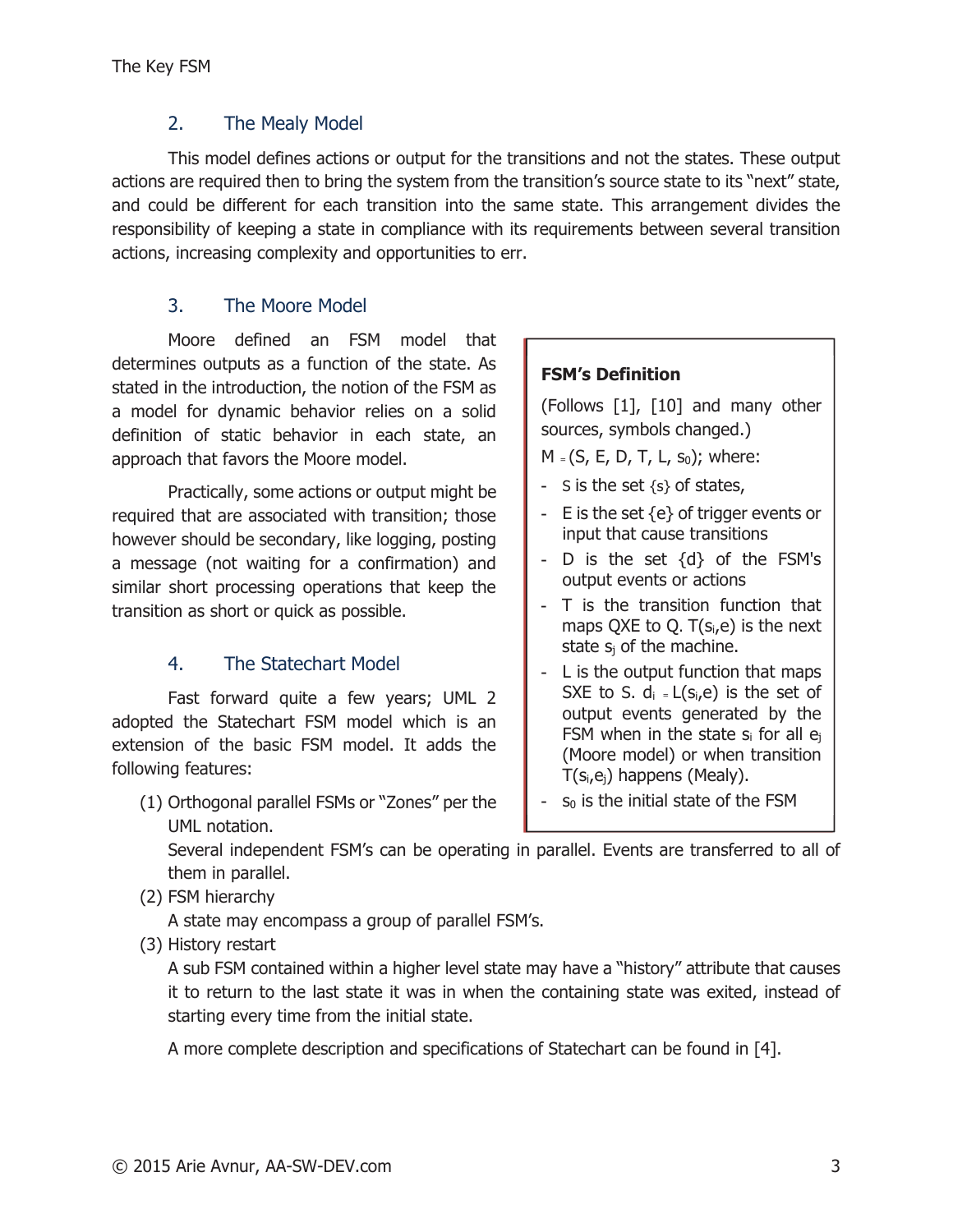# **II. Key FSM Concepts and Features**

In this chapter we will describe and discuss systems and software engineering concepts that can be added to the common FSM reviewed above.

#### **A. Control Structure**

An FSM defines its output values for each state, weather that output is set at the state (Moore model) or by the transitions into the state (Mealy model). Can any abstract variable be an output? How does it relate to system variables and the FSM scope? Should there be a relation between the outputs of various states? KFSM addresses those points with the *control structure* concept; at an abstract level, it is a set of data elements (i.e. application entities or their properties) defined as controlled by the FSM. The control structure must be within the scope of the process that run's the FSM so it can control them. Additionally, all states must define values of all control structure's elements. For good system engineering, if some of control structure's elements are of no consequence at some states, they can be defined as "N/A," and the reason for that choice documented as part of the KFSM design documentation. The control structure serves then to guide the analyst or designer to define all of the FSM output, improving consistency and reducing the risk of omission error.



Figure II-1: Control Structure as the output of all states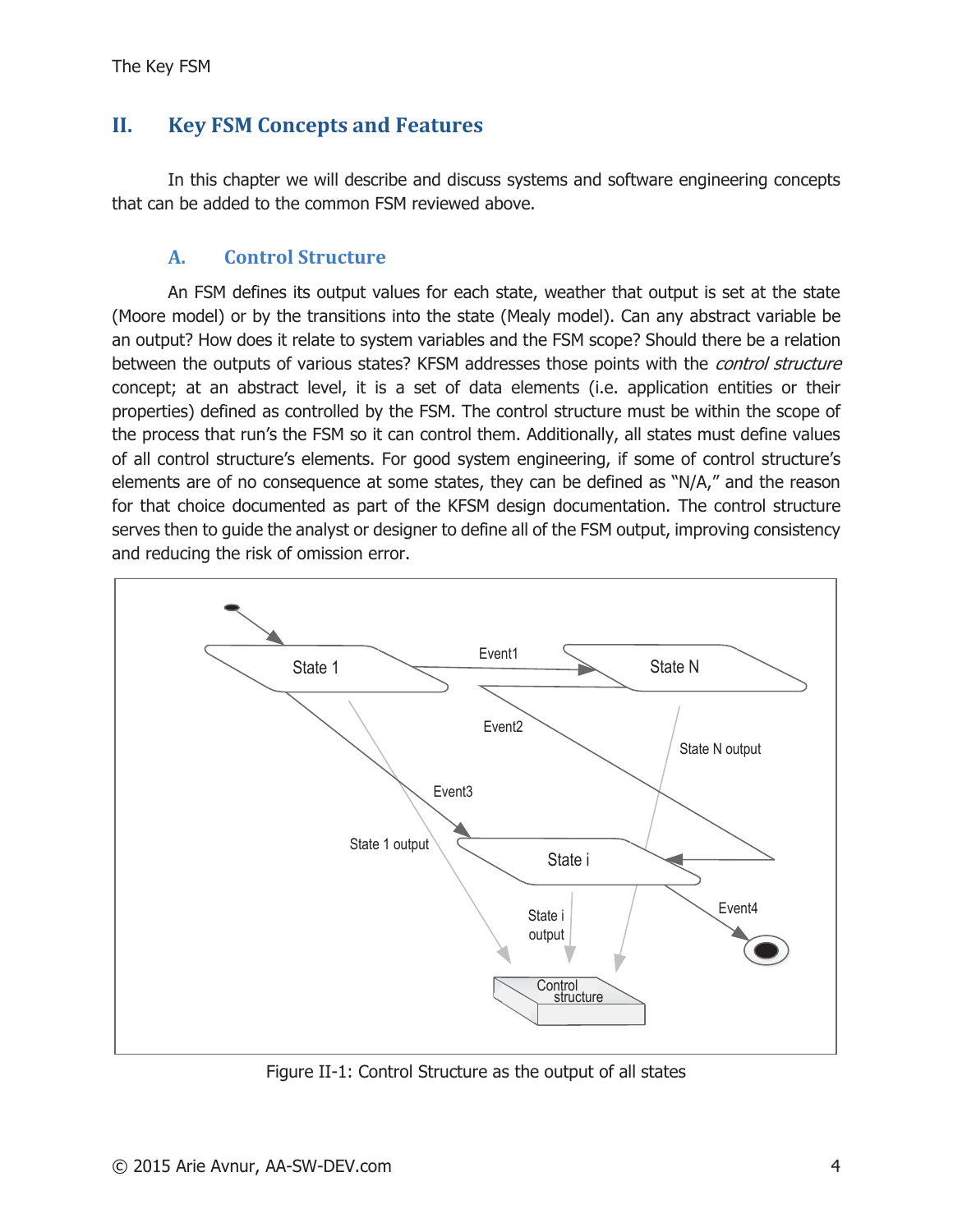A control structure case Key FSM can treats as special is when it—the control structure comprises variables of a primitive type only that can be set directly; we will identify such a control structure as a *control variables structure* or shortly *control variables*. In that case the Key FSM state definition can include numeric values of the control variables and the KFSM implementation sets those values from the definition, there is no need for a line of code for implementation as will be seen later.

> *An example FSM is used to throughout this work—a cruise control system control FSM. See Appendix 1: . It specifies a control structure comprising:*

- ControlOn A Boolean property indicating that the system is engaged and *controls the car's speed.*
- setPoint a continuous property (real or double variable) representing the *set speed.*
- accelerating a Boolean property indicating that the set point is to be *increased at a constant rate.*

*These properties/variables in turn control other parts of the system, like a control and acceleration tasks. Note that all the example's FSM states specify the values of these three control structure elements.* 

# **B. Key FSM Models for Various Development Phases**

Different development phases produce different artifact types: requirements and design specifications, code and lastly, test cases and results. Analysts and developers may need to use specialized models and tools for each phase; Key FSM offers another option.

Development is done in steps that deal with various aspects of the developed object: requirements define conditions, constraints and output, design outlines how the former are to be materialized, and implementation produces the operational code that is the product. All development processes include those steps in one form or another, even if not documented and done mentally. Finite state machines are used for those development phases routinely. Analysts and requirements engineer use FSM models to specify dynamic behavior of requirements. Architects and developers use FSM models to specify implementation, and eventually materialize it. But they all use fundamentally the same model structure. Key FSM offers a different solution an FSM part dedicated to the special needs of each of those development steps and relations between them.

The key to this feature is the Key FSM state that holds distinct parts for the different development steps and thus forms a layered state definition and a layered FSM as Figure II-2 depicts.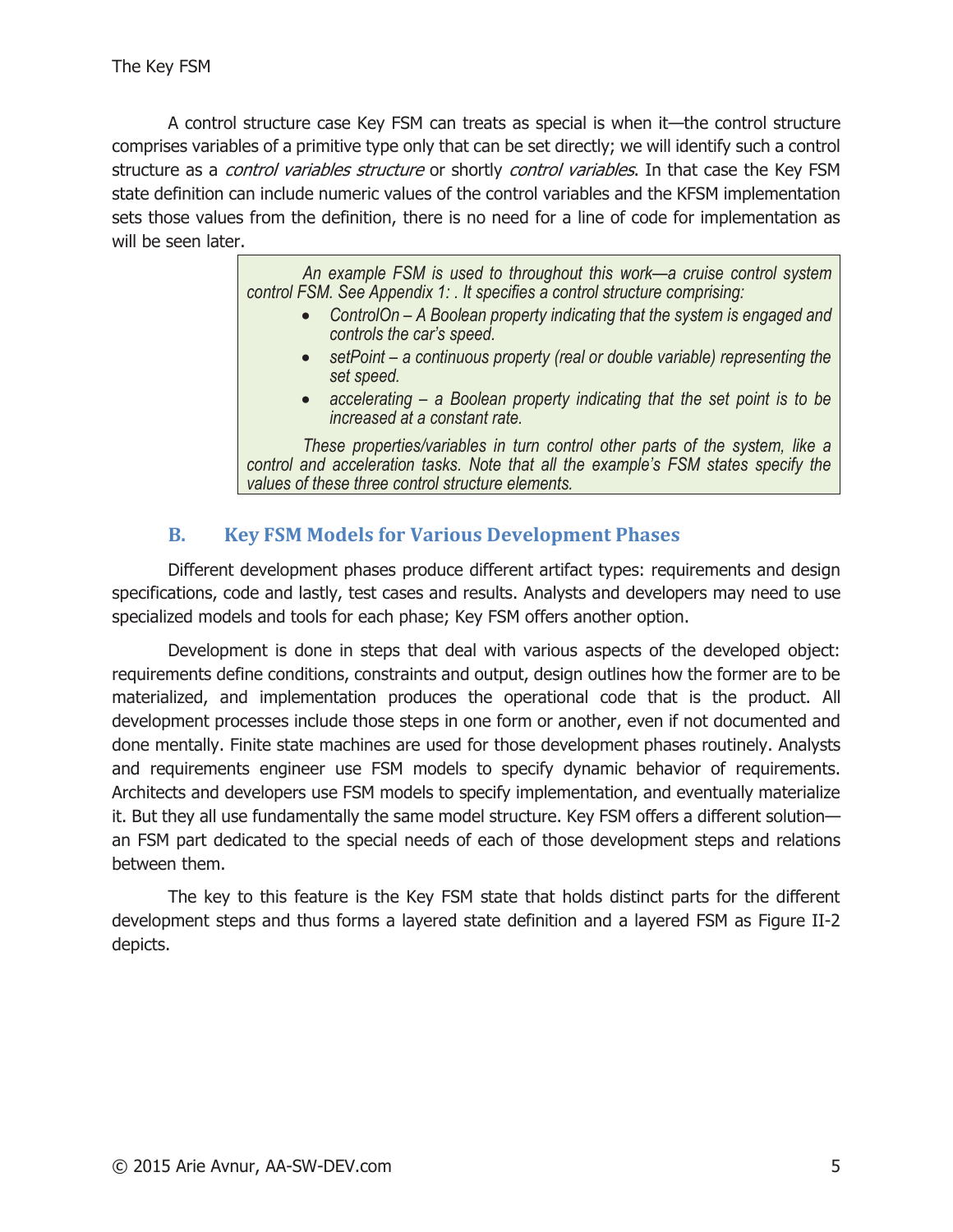

Figure II-2: KFSM layers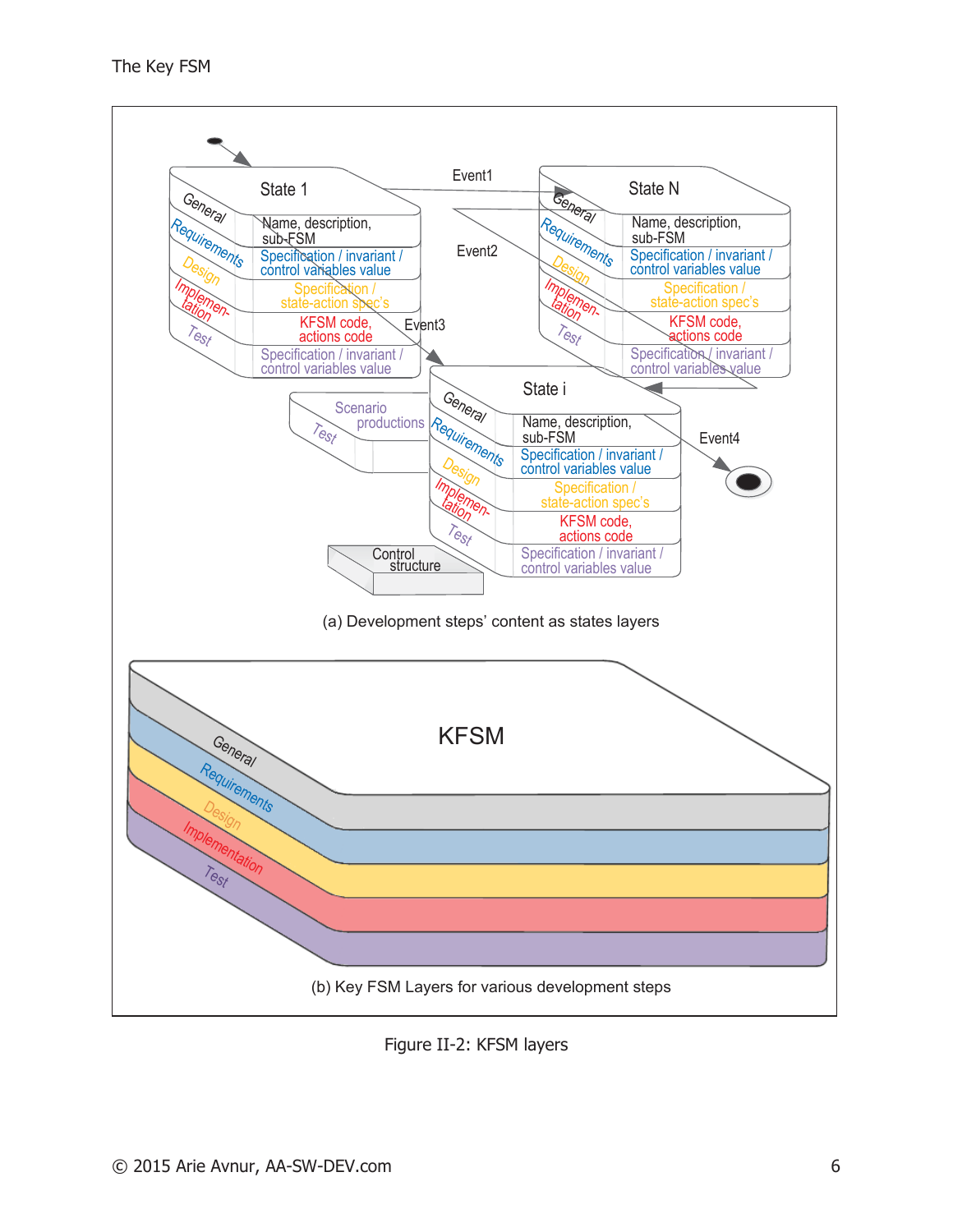The KFSM state holds a layer for each of the development (see Figure II-2 (a)):

- General: the state's name, attributes, and a reference to another KFSM/s if it is specified as having sub KFSM or even multiple KFSMs as separate UML regions.
- Requirements: specifies **what** condition is the KFSM control structure required to meet.
- Design: specifies how the required conditions will be met.
- Implementation: the KFSM implementation code.
- Test: Input and output information to be embedded in test scenario.

Each of the state layers, combined with the general layer, the transitions definition and the control structure, can be viewed as a whole KFSM layer (see Figure II-2 (b)).

Following is a detailed description of those layers.

## 1. General layer

The KFSM general layer represents the KFSM's basic structure and includes:

- (a) states' corresponding general layer properties:
	- a. State's name,
	- b. Description,
	- c. State's attributes: terminal, timeout,
	- d. Sub-FSM reference, for states defined by a whole FSM or even multi-zone concurrent FSM's (UML),
- (b) KFSM's transitions all the mapping of events to transitions, as defined by the state transitions table. These transitions are based on the KFSM *transitions model* – the combination of all the transitions related features that gives KFSM its capability to address design and run time challenges. See section II.E.

The general layer is actually an FSM in its common form, as used quite often by analysts and developers. The other layers add development phase specific information. Table shows the format of KFSM's general layer state definition table:

| Table II-1: General layer's states definition table |
|-----------------------------------------------------|
|-----------------------------------------------------|

| State's name | <b>Description</b> | <b>Attributes</b>                                                |
|--------------|--------------------|------------------------------------------------------------------|
| [Name]       | [Description]      | Terminal=T/F, timeout=T/none, sub-<br>KFSMs: KFSM1, KFSM2 / none |

And the general layer states definition table for the Cruise Control example will be:

#### Table II-2: Cruise Control examples states definition table

| State (name)   | <b>Description</b>                                                                     | <b>Attributes</b>          |
|----------------|----------------------------------------------------------------------------------------|----------------------------|
| Constant speed | The system controls the car's<br>speed to match the set-point as<br>close as possible. | Terminal=F<br>Timeout=none |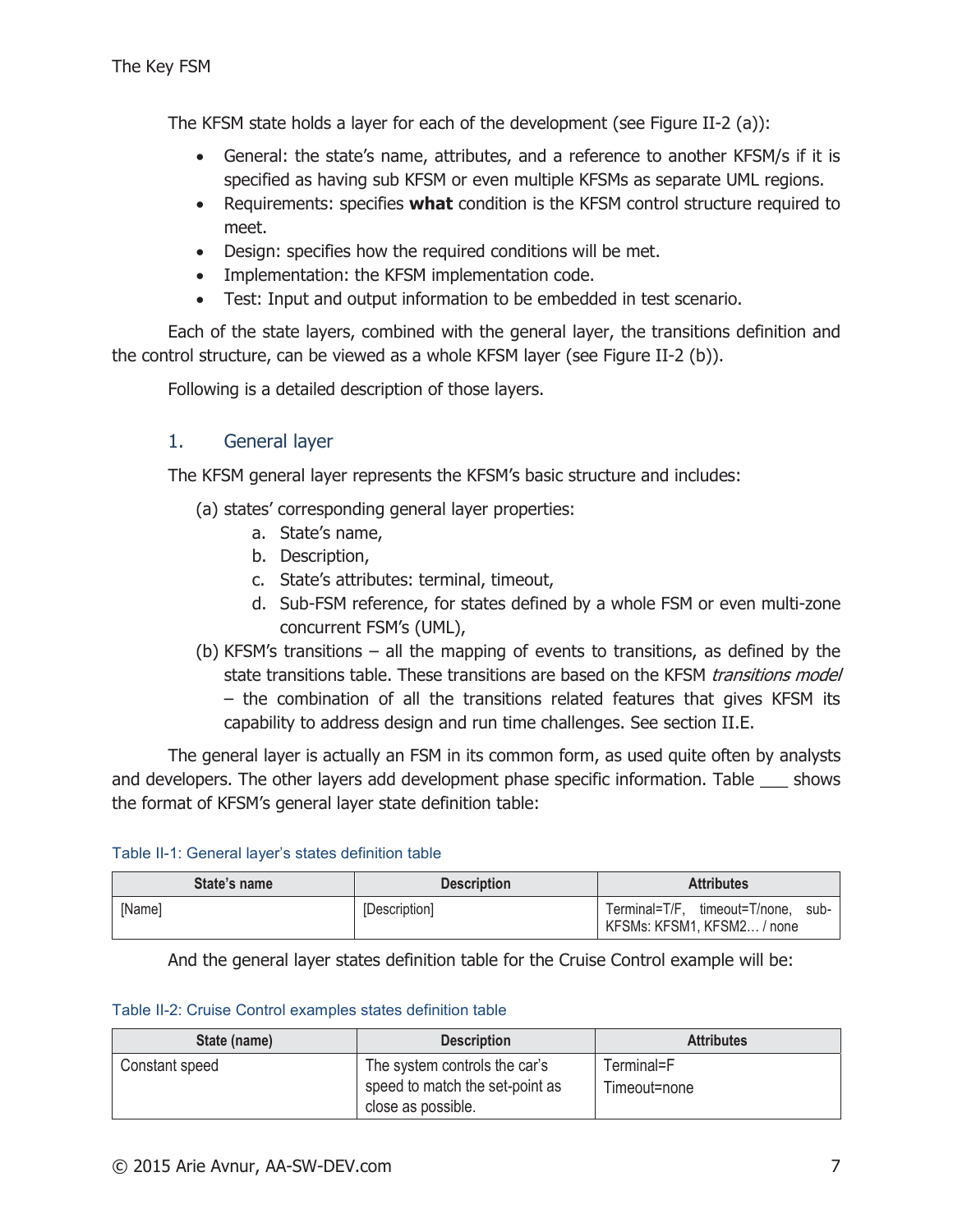|              |                                                                                                                                | Sub-KFSM=none                                                   |
|--------------|--------------------------------------------------------------------------------------------------------------------------------|-----------------------------------------------------------------|
| Accelerating | The system controls the car's<br>speed to match the set-point while<br>increasing the set point at a<br>constant acceleration. | Terminal=F<br>Timeout=Toa (factory configured)<br>Sub-KFSM=none |
| Decelerating | The system does not control the<br>car's speed nor its throttle, letting it<br>to coast, decelerating naturally.               | Terminal=F<br>Timeout=none<br>Sub-KFSM=none                     |
| No control   | The system does not control the<br>car speed.                                                                                  | Terminal=F<br>Timeout=none<br>Sub-KFSM=none                     |

#### 2. Requirements Layer

When a KFSM model is used for requirements, its states should specify what should/shall system behavior or output be in the state, or what we will call here *state requirements*. Those requirements may take one of the following notations:

- (a) Requirement statement/s—the common form of requirements as used by the project or organization, e.g. the EARS notation [6], or
- (b) State invariant—a logic expression over control structure entities and variables that has to evaluate to true while the system is in the state,
- (c) Control variables value constraints, for a control structure comprised of control variables only. At requirements level, control variables are specified in an abstract form, like entities and their properties in a UML class diagram and to be valid, this form requires that those abstract properties are mapped to primitive or simple variables in the design. The benefit of using this form is that KFSM can implement the specified FSM with from this layer's definition, with very little coding if at all (See IV.C below).

This layer adds more formal and precise requirements information to the general layer, improving requirement model's quality. Table \_\_\_ shows the format of KFSM's general layer state definition table:

| State's name | <b>Description</b> | <b>Attributes</b>                                                | <b>Requirements</b>                                                |
|--------------|--------------------|------------------------------------------------------------------|--------------------------------------------------------------------|
| [Name]       | [Description]      | Terminal=T/F, timeout=T/none,<br>sub-KFSMs: KFSM1, KFSM2<br>none | [Statement] or<br>State invariant] or<br>[Control variable values] |

#### Table II-3: Requirements layer's states definition table

And the general layer states definition table for the Cruise Control example will be: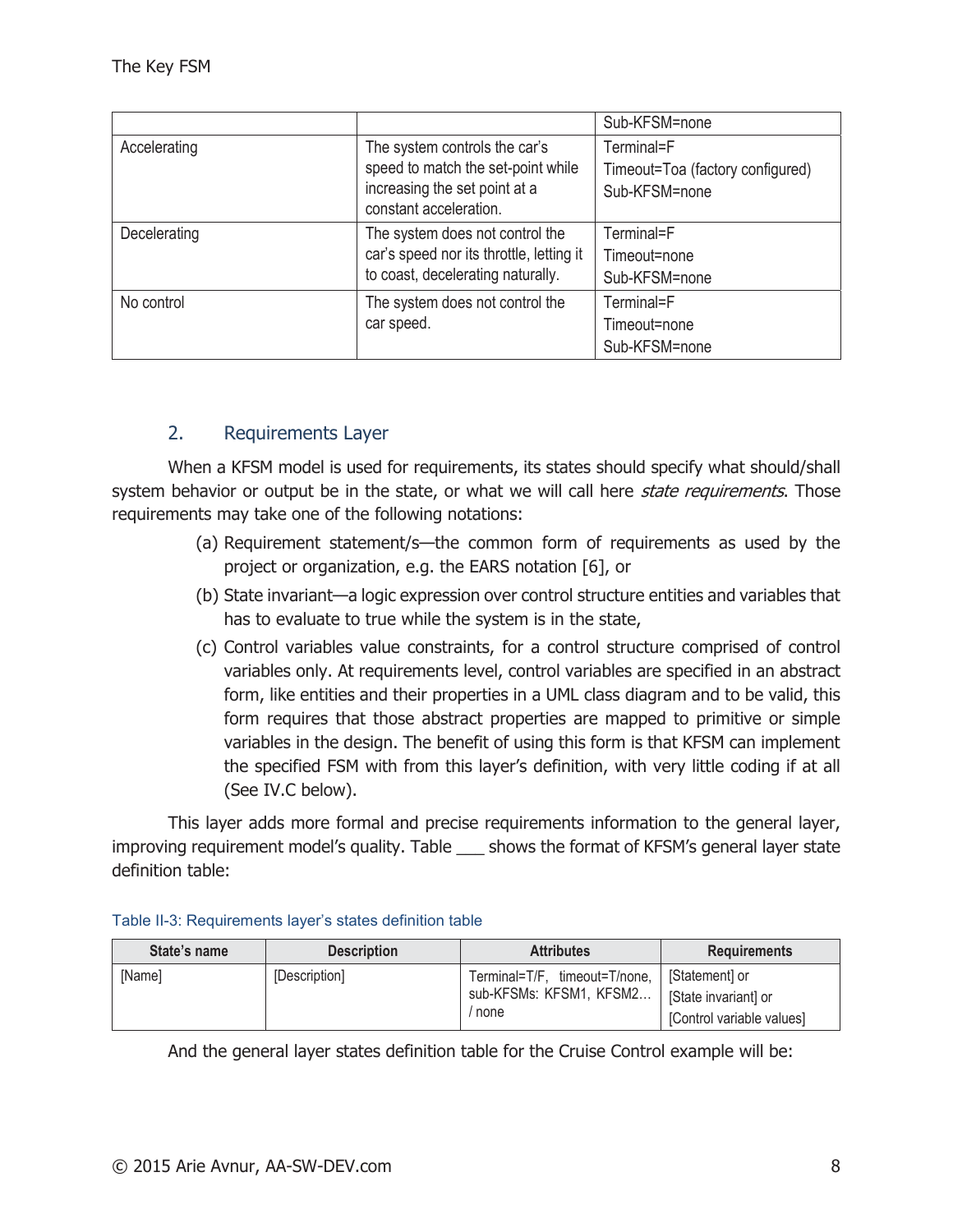| State (name)                                | <b>Description</b>                                        | <b>Attributes</b>    | <b>Requirements</b>                     |
|---------------------------------------------|-----------------------------------------------------------|----------------------|-----------------------------------------|
| Constant speed                              | The system controls the car's                             | Terminal=F           | controlOn=T                             |
|                                             | speed to match the set-point                              | Timeout=none         | $setPoint=V_0$                          |
|                                             | as close as possible.                                     | Sub-KFSM=none        | accelerating=F                          |
| Accelerating                                | The system controls the car's                             | Terminal=F           | controlOn=T                             |
|                                             | speed to match the set-point                              | Timeout=Toa (factory | setPoint= $V_0$ + DV (1 + t/Dt)         |
|                                             | while increasing the set point                            | configured)          | accelerating=F                          |
|                                             | at a constant acceleration.                               | Sub-KFSM=none        |                                         |
| Decelerating<br>The system does not control |                                                           | Terminal=F           | controlOn=F                             |
|                                             | the car's speed nor its                                   | Timeout=none         | setPoint=V <sub>c</sub> (current speed) |
|                                             | throttle, letting it to coast,<br>decelerating naturally. | Sub-KFSM=none        | accelerating=F                          |
| No control                                  | The system does not control                               | Terminal=F           | controlOn=F                             |
|                                             | the car speed.                                            |                      |                                         |
|                                             |                                                           | Timeout=none         | $setPoint=V_C$ (current speed)          |
|                                             |                                                           | Sub-KFSM=none        | accelerating=F                          |

#### Table II-4: Cruise Control examples requirements states definition table

Not: from this table we see clearly that Decelerating and No control states are functionally identical and could be reduced or combined to one.

#### 3. Design Layer

The next step is to design **how** to implement the state requirements. KFSM's design layer offers two options for the design layer:

- (a) Design specifications—textual definition of what system components do at this state, data exchanged between them, and how all this implements the state's requirements,
- (b) State actions—specify entry, do and exit actions.
- (c) Control variable values—if not defined at the requirements level.

The first option is straight forward—the design layer contains textual or model based specifications. The second option is more interesting since it is specific to a (UML) FSM model. Three types of actions are defined for a state: entry-performed once on the entry to the state, do-performed periodically while in the state, and exit-performed once on the exit from the state. If choosing to use this state actions model, the design layer specifies the functionality of those actions required to meet the state's requirements. Table II-5 summarizes roles and requirements of those state actions.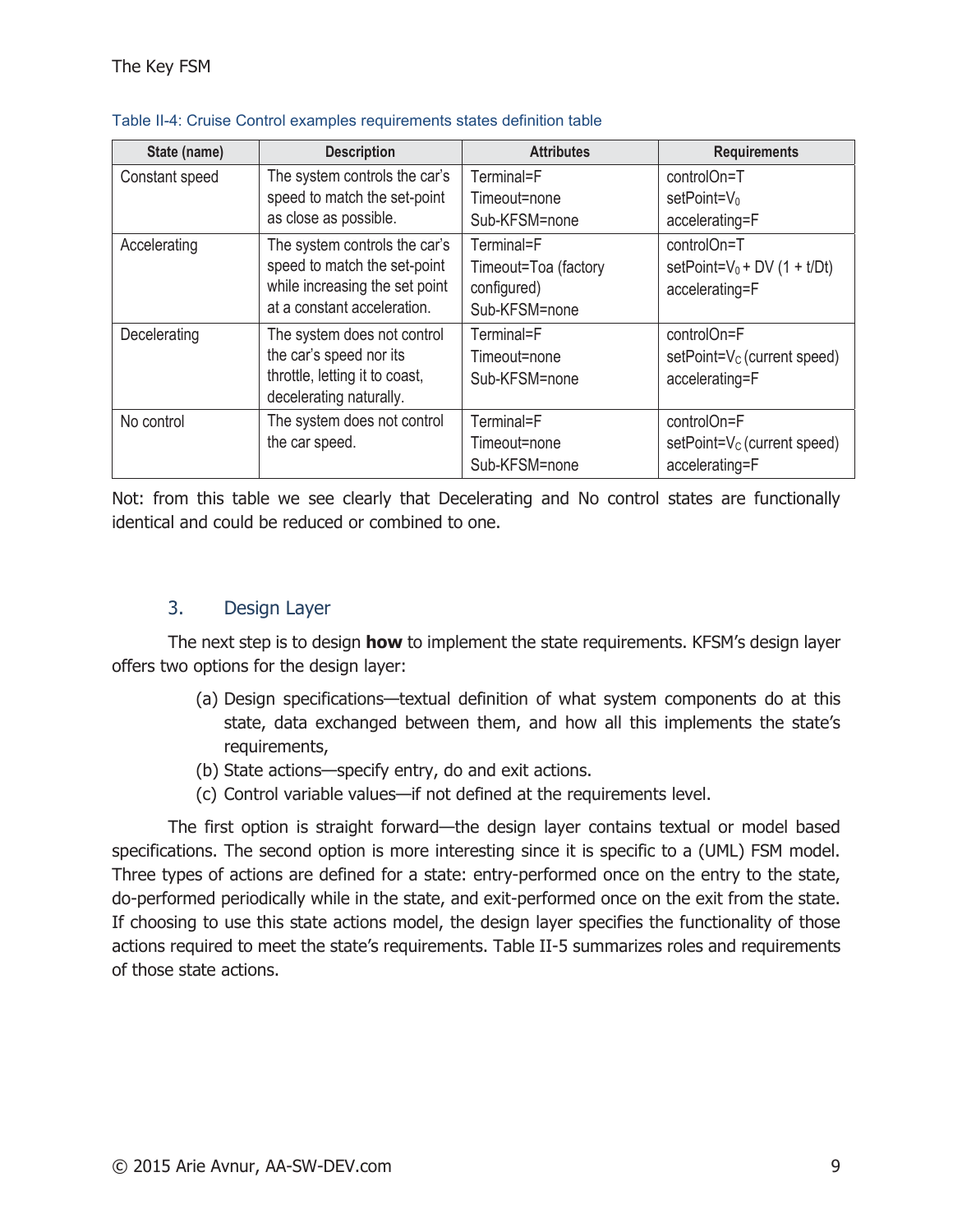#### Table II-5: Requirements outline for state actions

|                                               | <b>State action constraints</b>                                                                       |                                                                                                             |                    |  |  |  |
|-----------------------------------------------|-------------------------------------------------------------------------------------------------------|-------------------------------------------------------------------------------------------------------------|--------------------|--|--|--|
| <b>State</b><br>requirements<br>notation used | <b>Entry Action</b>                                                                                   | Do Action                                                                                                   | <b>Exit Action</b> |  |  |  |
| Specification<br>statements                   | control structure<br>Prepare<br>entities and variables -<br>bring them to required initial<br>values; | Perform any repeating action<br>maintain<br>required<br>to<br>compliance<br>with<br>state's<br>requirements | Clean-up           |  |  |  |
| Control variable<br>values                    | Set values                                                                                            |                                                                                                             |                    |  |  |  |
| State invariant                               | Bring control structure to<br>comply with state invariant                                             | Maintain<br>with<br>compliance<br>state invariant                                                           | Clean-up           |  |  |  |

Table II-6 defines the format of the design definition layer state table:

#### Table II-6: Design layer's states definition table

| State's name | <b>Action</b> | <b>Specifications</b> |  |
|--------------|---------------|-----------------------|--|
| [Name]       |               | Input                 |  |
|              |               | Precondition          |  |
|              |               | Output                |  |
|              |               | Post-condition        |  |
|              |               | <b>Exceptions</b>     |  |
|              |               | <b>Comments</b>       |  |

And the design layer states definition table for the Cruise Control example will be:

#### Table II-7: Cruise Control example design states definition table

| State's name          | <b>Action</b> | <b>Specifications</b>                                                                               |                                                        |  |
|-----------------------|---------------|-----------------------------------------------------------------------------------------------------|--------------------------------------------------------|--|
| <b>Constant Speed</b> | Entry         | $V_0$ – set point<br>Input                                                                          |                                                        |  |
|                       |               | Vmin $\leq$ V <sub>0</sub> $\leq$ Vmax; set point in valid range for control<br><b>Precondition</b> |                                                        |  |
|                       |               | Call controlTask.start()<br>Output                                                                  |                                                        |  |
|                       |               | <b>Post-condition</b>                                                                               | controlTask running && accelerating task does not run; |  |
|                       |               | $V_0$ < Vmin – no output; $V_0$ > Vmax – no output.<br><b>Exceptions</b>                            |                                                        |  |
|                       |               | ControlTask keeps car speed close to set point<br><b>Comments</b>                                   |                                                        |  |
|                       | Do            | <b>None</b>                                                                                         |                                                        |  |
|                       | Exit          | Input<br>-                                                                                          |                                                        |  |
|                       |               | <b>Precondition</b><br>$\overline{\phantom{a}}$                                                     |                                                        |  |
|                       |               | Output<br>Call controlTask.stop()                                                                   |                                                        |  |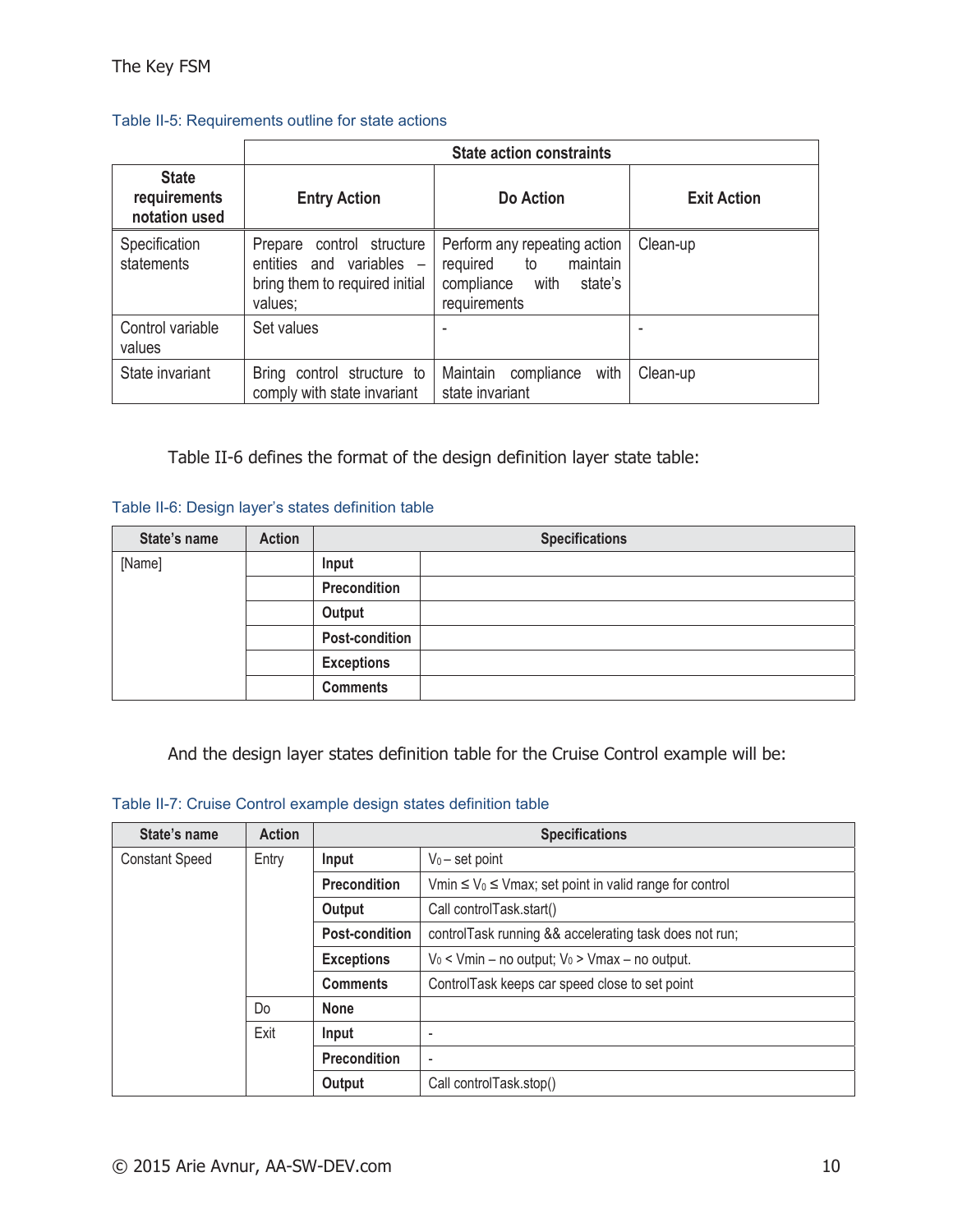|              |               | <b>Post-condition</b><br>Control task not running && accelerating task does not run.                |                                                                                                                   |  |
|--------------|---------------|-----------------------------------------------------------------------------------------------------|-------------------------------------------------------------------------------------------------------------------|--|
|              |               | <b>Exceptions</b><br>÷,                                                                             |                                                                                                                   |  |
|              |               | <b>Comments</b><br>Stop control task.                                                               |                                                                                                                   |  |
| State's name | <b>Action</b> | <b>Specifications</b>                                                                               |                                                                                                                   |  |
| Accelerating | Entry         | $V_0$ – set point<br>Input                                                                          |                                                                                                                   |  |
|              |               | <b>Precondition</b><br>Vmin $\leq$ V <sub>0</sub> $\leq$ Vmax; set point in valid range for control |                                                                                                                   |  |
|              |               | Output                                                                                              | Call controlTask.start(); call acceleratingTask.start()                                                           |  |
|              |               | <b>Post-condition</b>                                                                               | controlTask running && acceleratingTask running                                                                   |  |
|              |               | <b>Exceptions</b>                                                                                   | $V_0$ < Vmin – no output; $V_0$ > Vmax – no output.                                                               |  |
|              |               | <b>Comments</b>                                                                                     | ControlTask keeps car speed close to set point as it is being increased at<br>constant rate by accelerating Task. |  |
|              | Do            | <b>None</b>                                                                                         |                                                                                                                   |  |
|              | Exit          | Input<br>÷,                                                                                         |                                                                                                                   |  |
|              |               | <b>Precondition</b><br>L.                                                                           |                                                                                                                   |  |
|              |               | Call controlTask.stop(); call acceleratingTask.stop()<br>Output                                     |                                                                                                                   |  |
|              |               | <b>Post-condition</b><br>Control task not running && accelerating task not running;                 |                                                                                                                   |  |
|              |               | <b>Exceptions</b>                                                                                   | ÷,                                                                                                                |  |
|              |               | <b>Comments</b>                                                                                     |                                                                                                                   |  |
| State's name | <b>Action</b> |                                                                                                     | <b>Specifications</b>                                                                                             |  |
| Decelerating | Entry         | <b>None</b>                                                                                         |                                                                                                                   |  |
|              | Do            | <b>None</b>                                                                                         |                                                                                                                   |  |
|              | Exit          | <b>None</b>                                                                                         |                                                                                                                   |  |
| State's name | <b>Action</b> | <b>Specifications</b>                                                                               |                                                                                                                   |  |
| No control   | Entry         | <b>None</b>                                                                                         |                                                                                                                   |  |
|              | Do            | <b>None</b>                                                                                         |                                                                                                                   |  |
|              | Exit          | <b>None</b>                                                                                         |                                                                                                                   |  |

Note: from this table we see clearly that Decelerating and No control states are functionally identical and could be reduced or combined to one.

The third option—control variable values is documented like it is at the requirements level, see Table II-3 above and Table II-4 for the Cruise Control example.

#### (1) Verification

The design layer for each state is validated by analysis, showing how it meets the requirements layer. E.g. if the requirement for the Constant Speed state, from its state invariant is that the car's speed is equal to the set point, a design as specified by Table II-7 above is verified by documenting that since the control task runs in this state, it keeps the speed at the set point (up to the control module accuracy), and since the accelerating task does not run, the set point is fixed.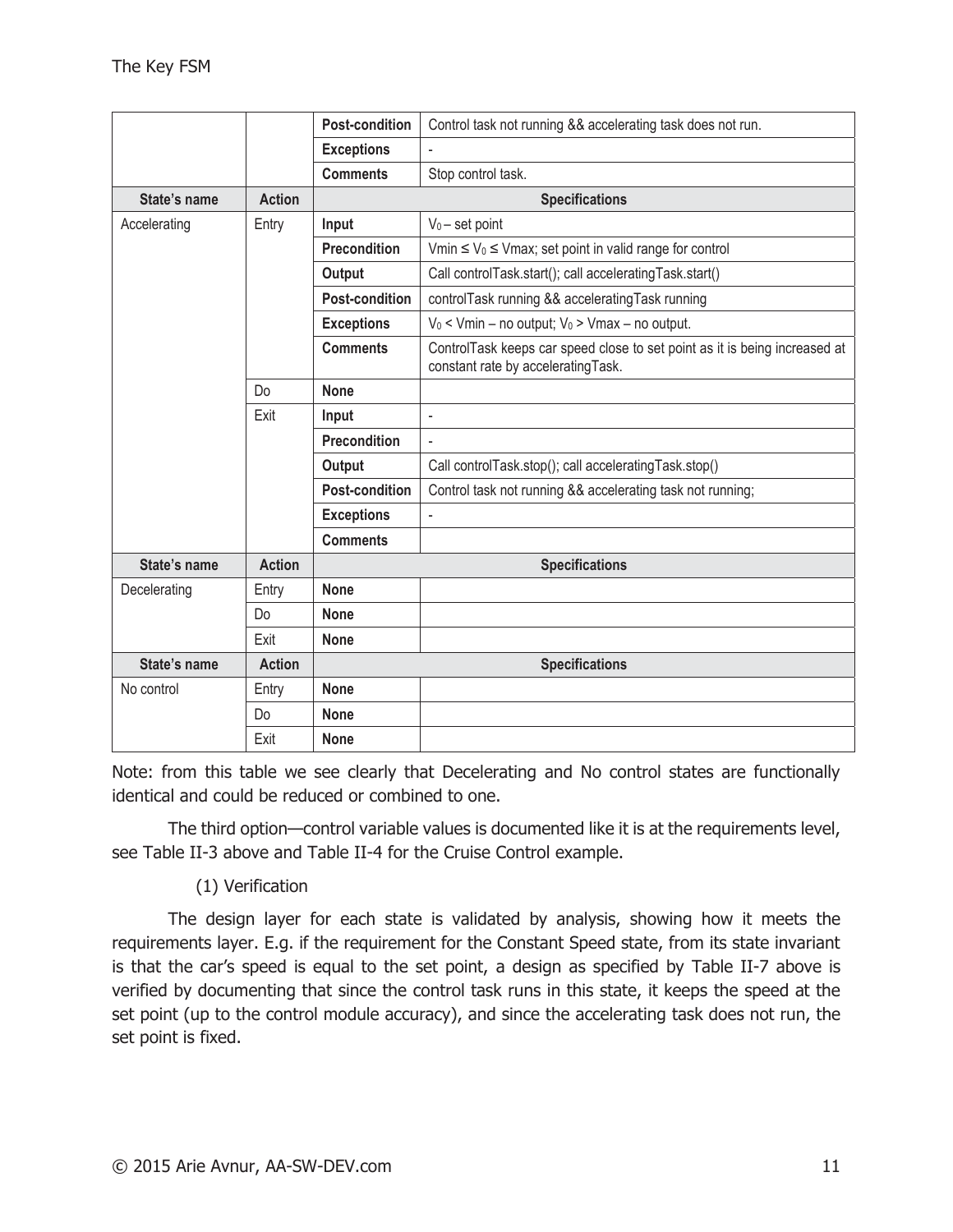(2) Formal requirements to design model

A more formal model for the requirements to design transition is available for developers that use invariants to specify conditions at the context, outside the FSM, state invariant, and also use pre/post-conditions for state actions, as Figure II-3 depicts.



Figure II-3: Logic specifications relations between requirements and design

Requirements Level

(a) The FSM runs in some environment: a process, module, etc. That environment might have some invariant that continuous conditions in this context – the *context invariant*.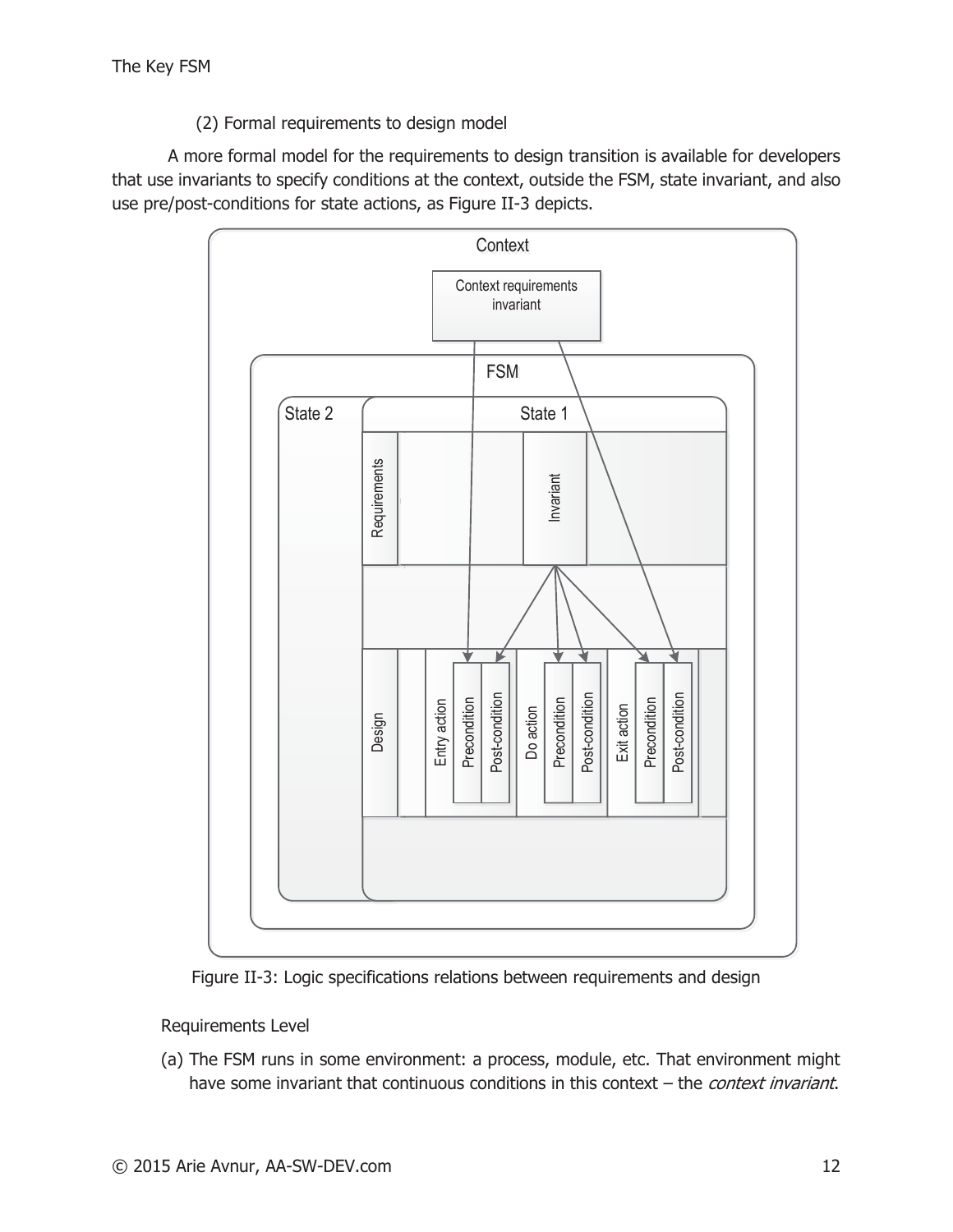(b) When in a specific state, the **state invariant** specifies the conditions of the control structure and through it, the module controlled by the KFSM. The state invariant is stronger or more stringent than the context invariant—the specific state conditions.

Design level

- (c) At the design level we specify the entry do and exit actions, by specifying their preand-post conditions.
- (d) When we enter the state, we can only know that the context invariant applies. So the precondition to the entry action is the context invariant.
- (e) The entry function's job is to bring the system initially to meet the state invariant, so that will be its post-condition.
- (f) The do action runs periodically and has to maintain the state invariant; so its precondition and post-condition are the state invariant. The assumption here is that the state invariant has some "wiggle room" or tolerance, like in control systems, and the do action repeatedly checks if the control structure gets close to the boundaries and pushes it to the center. In cases where the state invariant is completely discrete, there is no creeping of the system towards violating it, there is no need for the do action.
- (g) The exit action starts with the system complying with the state invariant, so it can be used as its precondition. It cleans up, and on completion has to meet only the weaker context invariant, so that will be its post-condition.

This model builds a whole set of actions specifications out of the context and state invariants.

#### 4. The Implementation Layer

Two parts are to implementing a functionality specified by a KFSM model: implementing the KFSM itself—switching between states in response to events, and implementing its states' actions—the interface between the KFSM and the application code.

The KFSM "mechanism" itself, which is basically the transitions and the calls to the different actions can be implemented in different ways. First it can be coded by the developer; but the complexities associated with the Statechart and KFSM additional features makes this is a risky proposition. The second option is to use an FSM code generator like the FSM compiler (FSMC) [7], if one was developed for KFSM. The resulting code is likely to be more solid, depending on the code generator's quality. The third option is to develop or use an off-the shelf classes framework that implement the KFSM mechanism that can construct a KFSM object from its definition file—a KFSM engine. Part of object construction requires to bind the state actions and the control structure to that object. KFSM provides such a KFSM engine implementation. Its design considerations are described in section IV.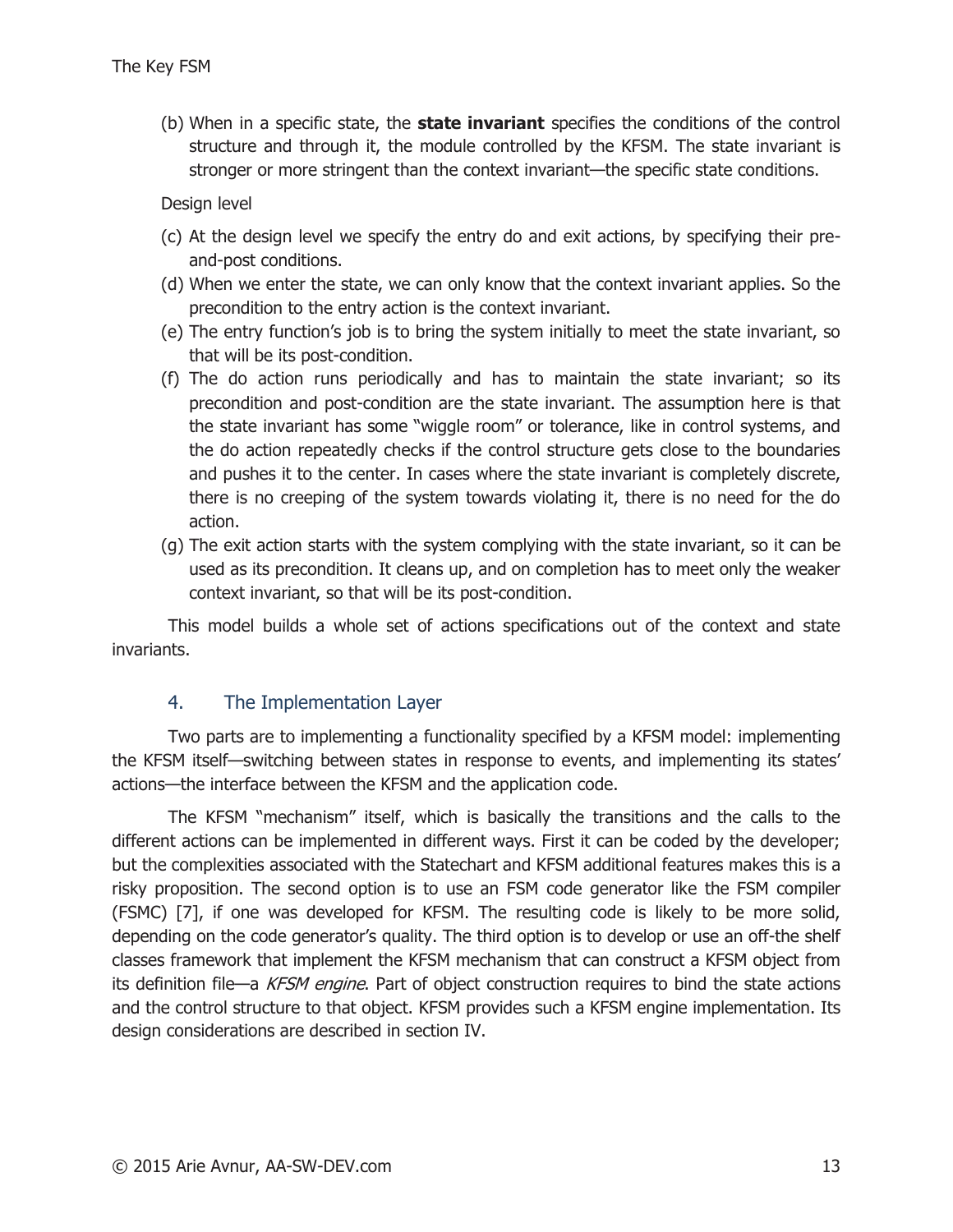#### 5. The Test Layer

KFSM can be instrumental in system or integration level test. Coming up with a set of test cases that has a good coverage, is a pervasive challenge to the verification team. For the part of the functionality that was developed based on the KFSM model such test case scenarios can be generated by the model as FSM productions – a set of state sequences and the event sequences that generated them. That set, produced per the KFSM model, can exhaustive to the desired scenario length, can be used to test the implementation. In cases where the control structure comprises control variables only, the FSM output for each scenario step can be verified automatically.

# **C. State timeout**

To prevent the system from "getting stuck" in a state, waiting for an event forever, states must have a timeout defined. A "timeout" event is generated if that timeout at the state was reached. Terminal states should not have a timeout specified, and in some special cases, nonterminal states also do not require a timeout; the consideration that justify those cases should be documented as part of the general FSM model. The timeout attribute may therefore have a value of "none" and an attached justification text, documenting why that timeout value or no timeout was chosen.

# **D. Exceptions**

Error or exception handling is a major subject in software development. Mishandled and unhandled exceptions account to about 50% of software defects by some accounts. When an exception happens its handling require to change process flow by taking step/s that are different than those of the nominal case. A model that specifies or/and executes process flows should take exceptions into account and handle them. Key FSM offers such a mechanism:

- (a) Exceptions created (thrown) by a state action are added to the event list as a state-specific events; no point to consider their effect on other states where they can't be created,
- (b) Exceptions in functions/methods that perform transition action or event guard conditions form additional guard conditions on that transition path. See Figure II-4.

Exception transitions looks quite complex as Figure II-4 illustrates, in practice however this part of the transitions scheme should end up being reasonably manageable; if it does get very complex, it is an indication of over complexity being built into the model, and an opportunity to correct that before coding.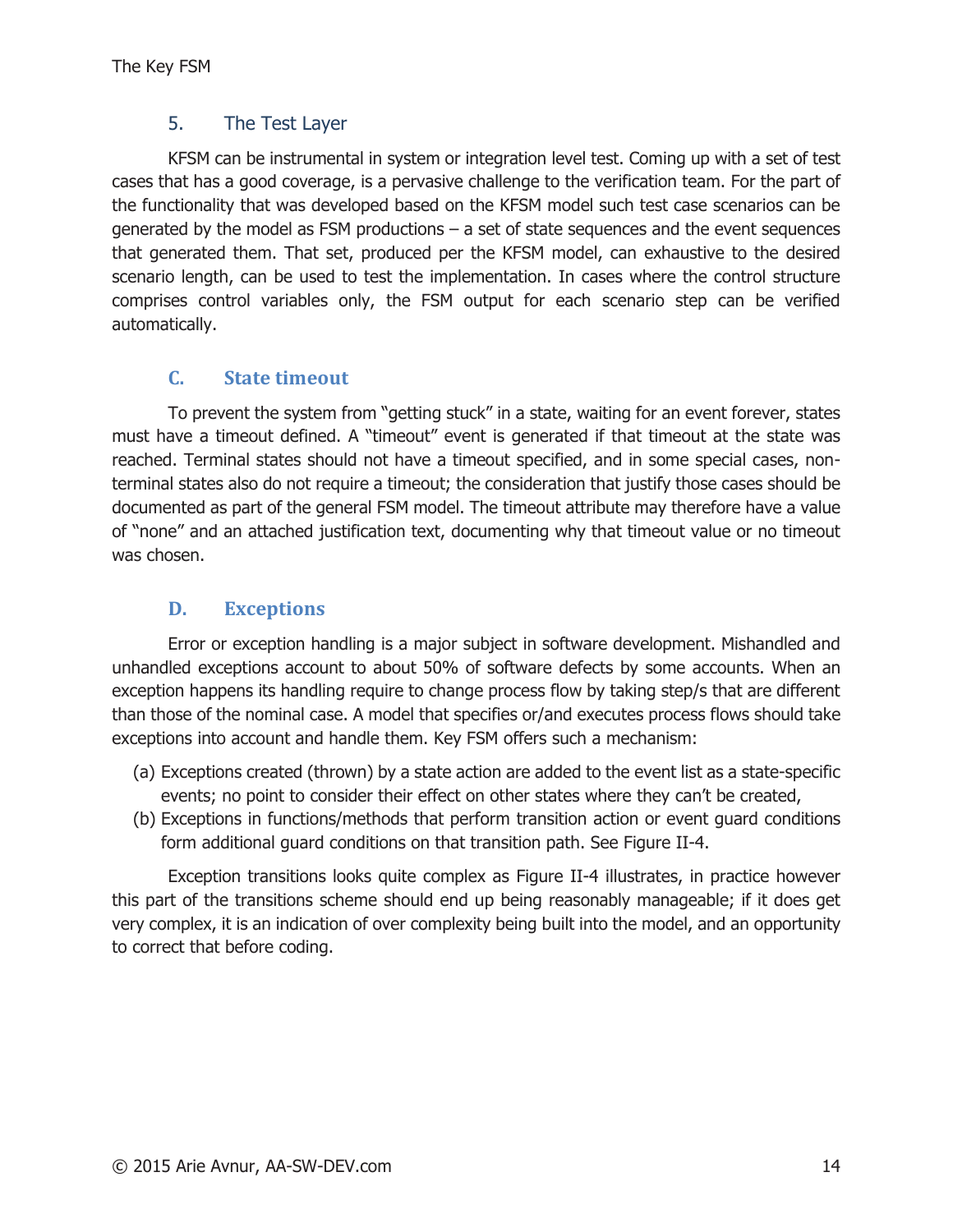

Figure II-4: Exceptions handling by KFSM

Notes: State1 actions: Action1 and Action2 raise exceptions Ex1 -Ex4. Ex1 is defined to cause transition T3 back to State1, after performing action A10 that post a message to the user/actor. Ex2 and Ex4 cause transition T4 without an action, maybe to an error state. Event Ei causes conditioned transitions. Condition C1 causes transition T1 that involves Action7 that in turn may throw exceptions Ex7 and Ex8. Those are taken as conditions that cause transitions T5 and T6 correspondingly.

# **E. Key FSM Transitions Model**

Here we define KFSM's transition features: those that are part of the Statechart model are consider and labeled as baseline features, and those that are unique to Key FSM.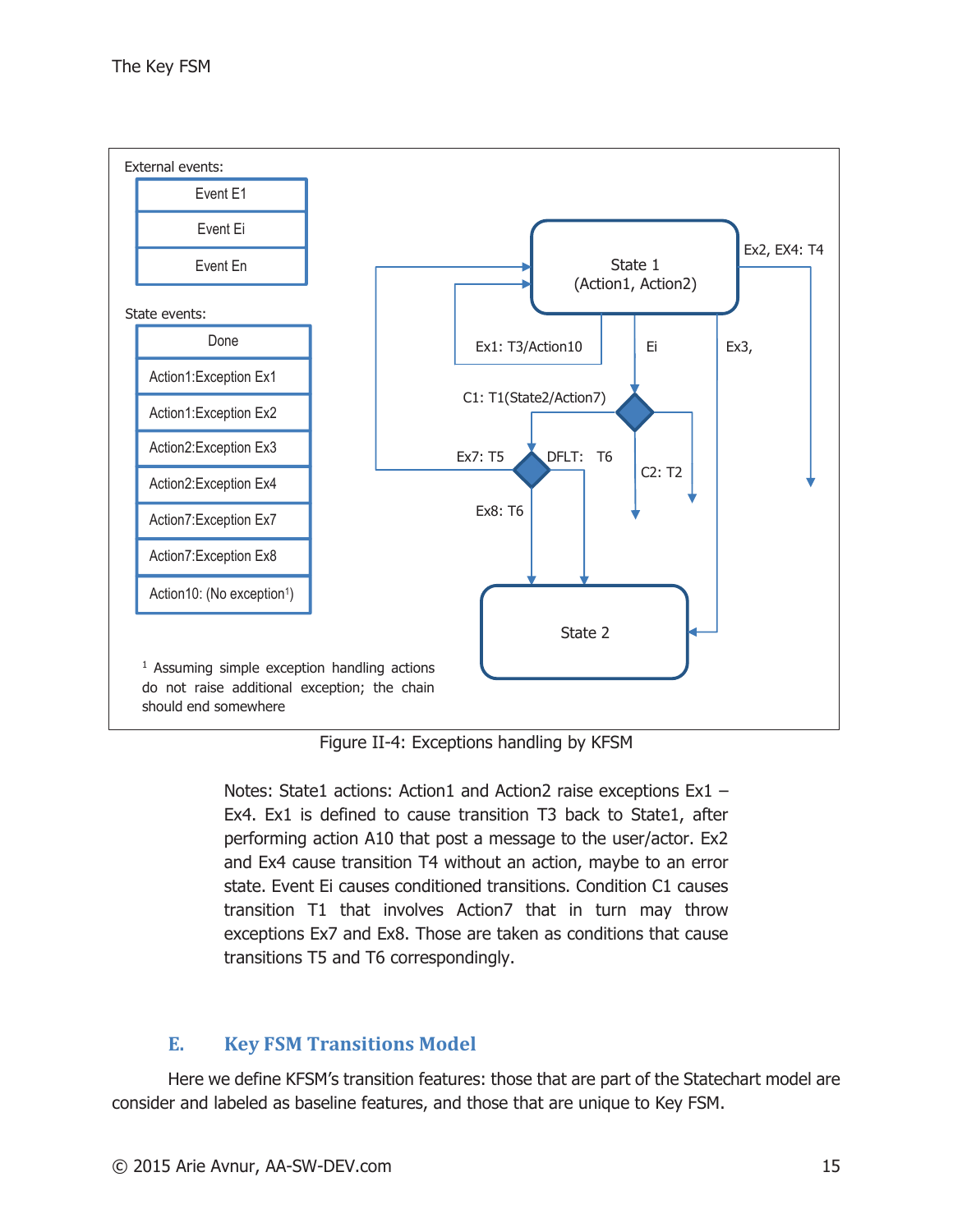#### 1. Initial state/s.

Normally and according to the formal FSM model (see [3]) there is only one initial state. Practically though, the initial state may be a function of certain conditions. Key FSM defines an internal "fixed" KeyFsmStart state and a "constant" start event (KeyFsmStart), with optional guard conditions like for any event transition. This provides the flexibility of starting at different states per guard conditions. See Figure II-5.



Implicit event E is the trigger to starting the machine

Figure II-5: Conditional start at several states.

# 2. Conditioned transition (baseline, Statechart)

Various transition may be defined to apply a transition when an event happens: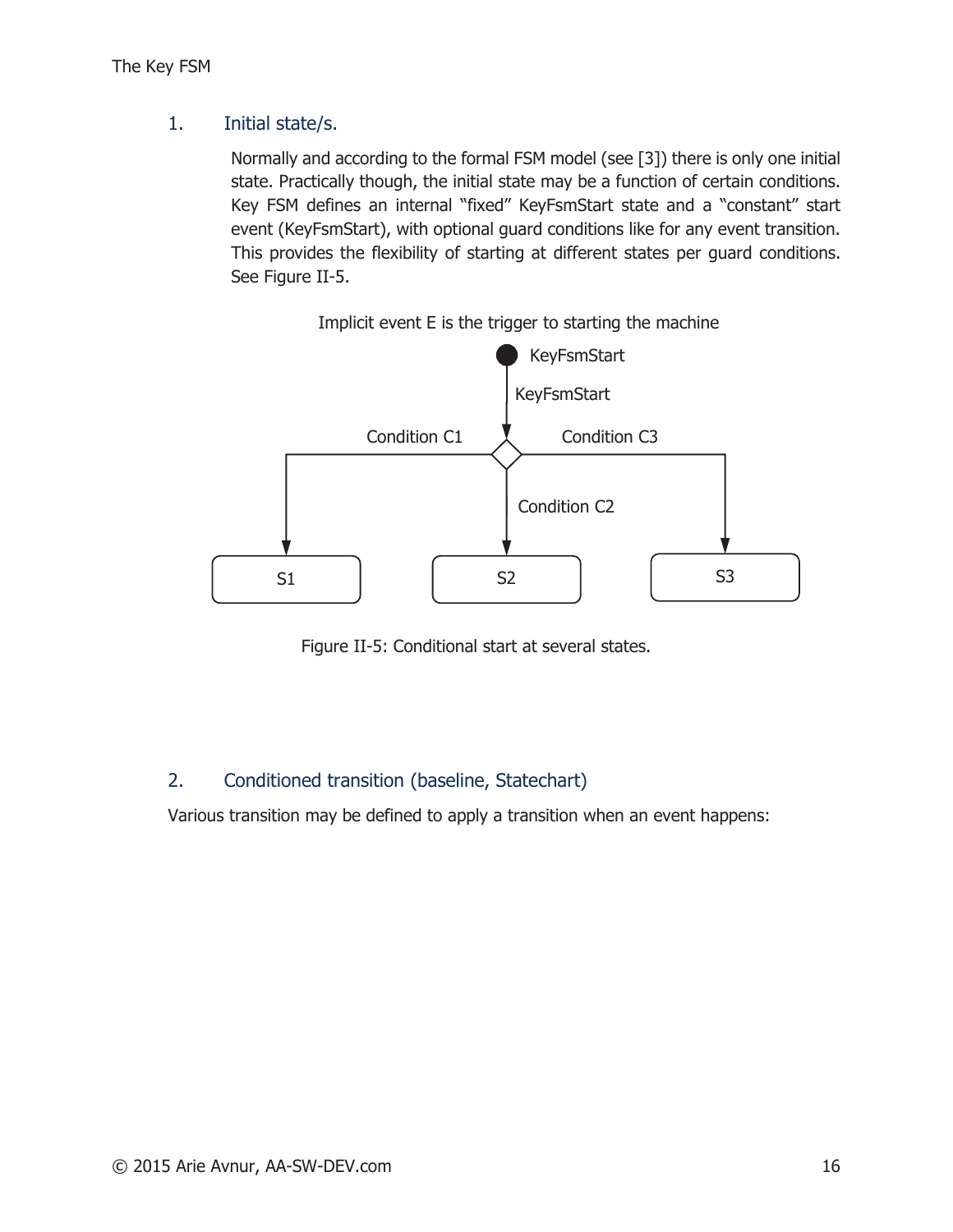

Correct conditions rules – they should cover all their variables' space, and disjoined so there is no more than one is true at a time:

- $(i)$  C1 U C2 U C3 = TRUE;
- (ii)  $(C1 \wedge C2 = \text{FALSE}) \wedge (C2 \wedge C3 = \text{FALSE}) \wedge (C1 \wedge C3 = \text{FALSE})$

#### 3. Default condition

One of the conditions may be defined as "Default," evaluating as true for all cases that the other conditions don't.



Here the only correct conditions rule that remains is the disjoint of C1 and C2: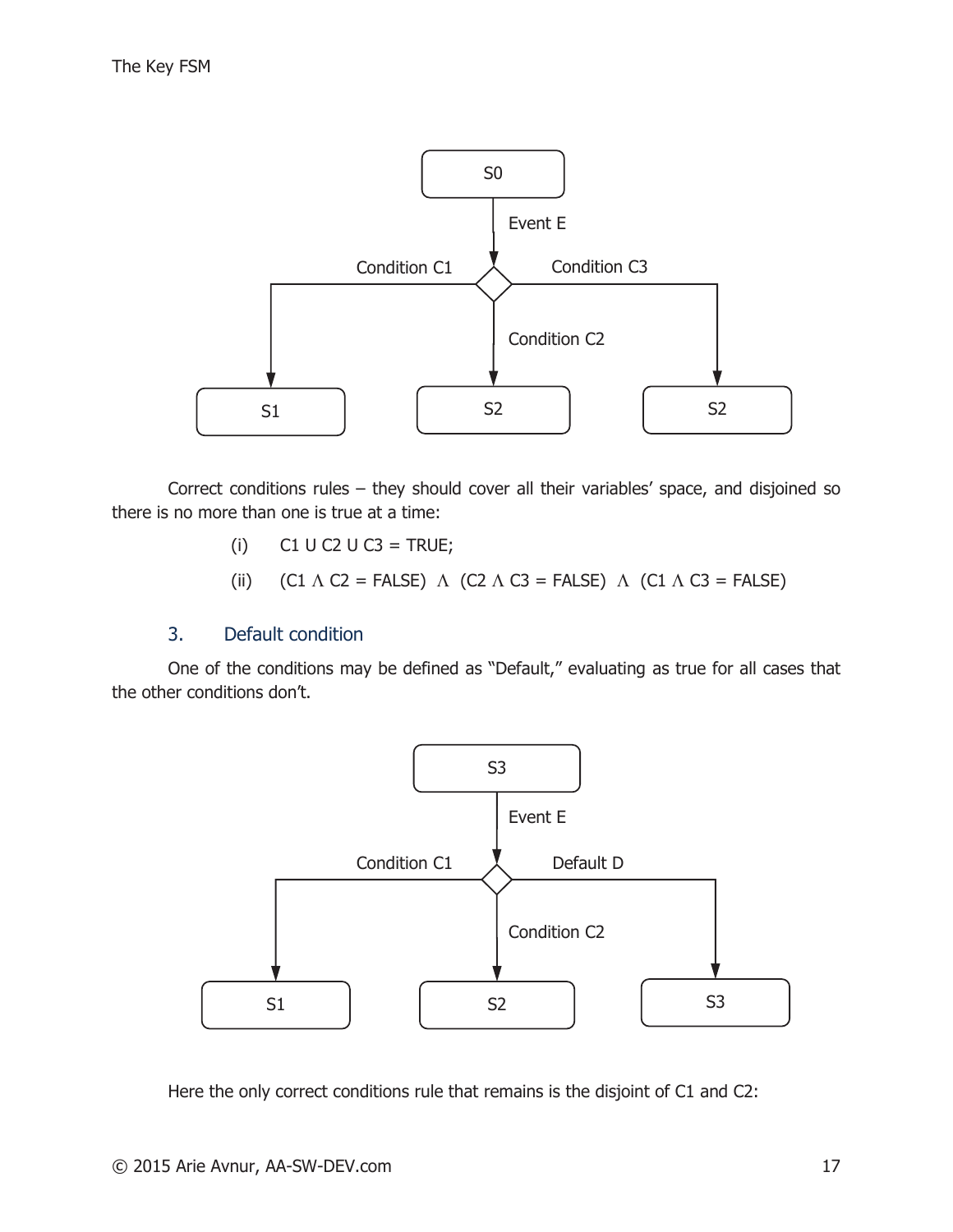(i)  $CI \wedge C2 = FALSE;$ 

Note: Using the default condition may be a dangerous feature or a one that adds safety. If all conditions are equal and meaningful, this is dangerous as it gives the designer an easy way to ignore some conditions and let them fall into the default category. If only a few conditions are unique cases, it is a safe way to ensure all other situations fall into the default category and are not ignored.

# 4. History restart (baseline, Statechart)

The start or entry point to a KFSM may be defined as "History" or (H), switching to the state the system was at when execution of the KFSM stopped. This makes most sense for a sub FSM that runs in a state as depicted in Figure II-6, as that upper state (S0 in Figure II-6) may be exited and re-entered. KFSM specifies the following with regard to such state sub-FSM structure:

- (a) When the state containing the FSM is exited, the FSM is paused and it continues when the state is re-entered,
- (b) Events received by the upper FSM are checked if they are defined for that FSM, and if not are directed to the sub-FSM; it is highly recommended (although not a rule) that the same events will not be defined for both,
- (c) When the sub-fsm with a history entry is paused, its do-action is stopped from repeating (although it should complete if perfroming), but its exit action is not performed, since it will continue from that state on re-entry,
- (d) On re-entry, a sub-fsm with history re-entry continues the do-action, skipping the entryaction.



Figure II-6: History entry to a state's sub-FSM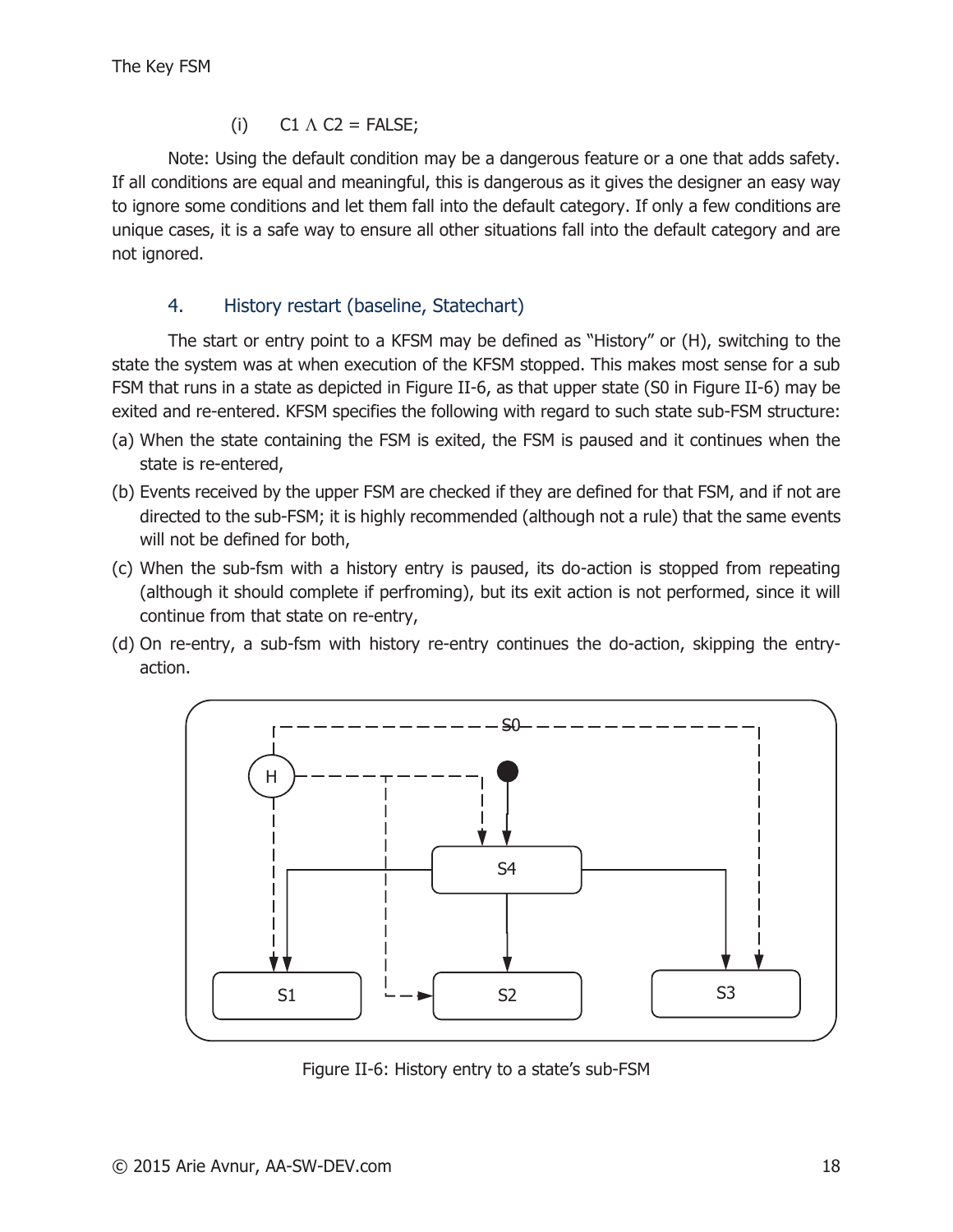#### 5. Previous state

Figure II-7 illustrates a situation where transitions from several states (S1 to S3 in this case) lead to a common state (S4), and an event E1 (e.g. cancel) is to cause transitions back to the original state. A classic FSM requires to define a distinct state for the transition from each of the original states, so the FSM knows were to return to. This makes the FSM quite cumbersome in some cases; instead the KFSM's transitions scheme defines a shorthand of "previous state."



Figure II-7: Transition to previous state  $(S_p)$ 

The **previous state** Sp is defined as the state the system was at before the current state Sc. A transition may define the next state as  $Sp$  – the previous state.

#### 6. Destination State

In some cases an event (or different events) trigger transitions from different states to the same state, where a second event should cause a transition to different new states depending on the previous state. The mechanism KFSM offers to support these cases better while simplifying their specifications is the **destination state**. States may define a destination state through their definition XML file, no need to write code to do it; that destination state is used next if a transition is defined to "destination state." To prevent errors, this destination state is kept only for the next state and erased later, so very old definition can't be used. See Figure II-8.

Note: this is equivalent to having a separate state for each original state, leading to a distinct destination state; the destination state feature reduces clutter and duplication in the KFSM definition.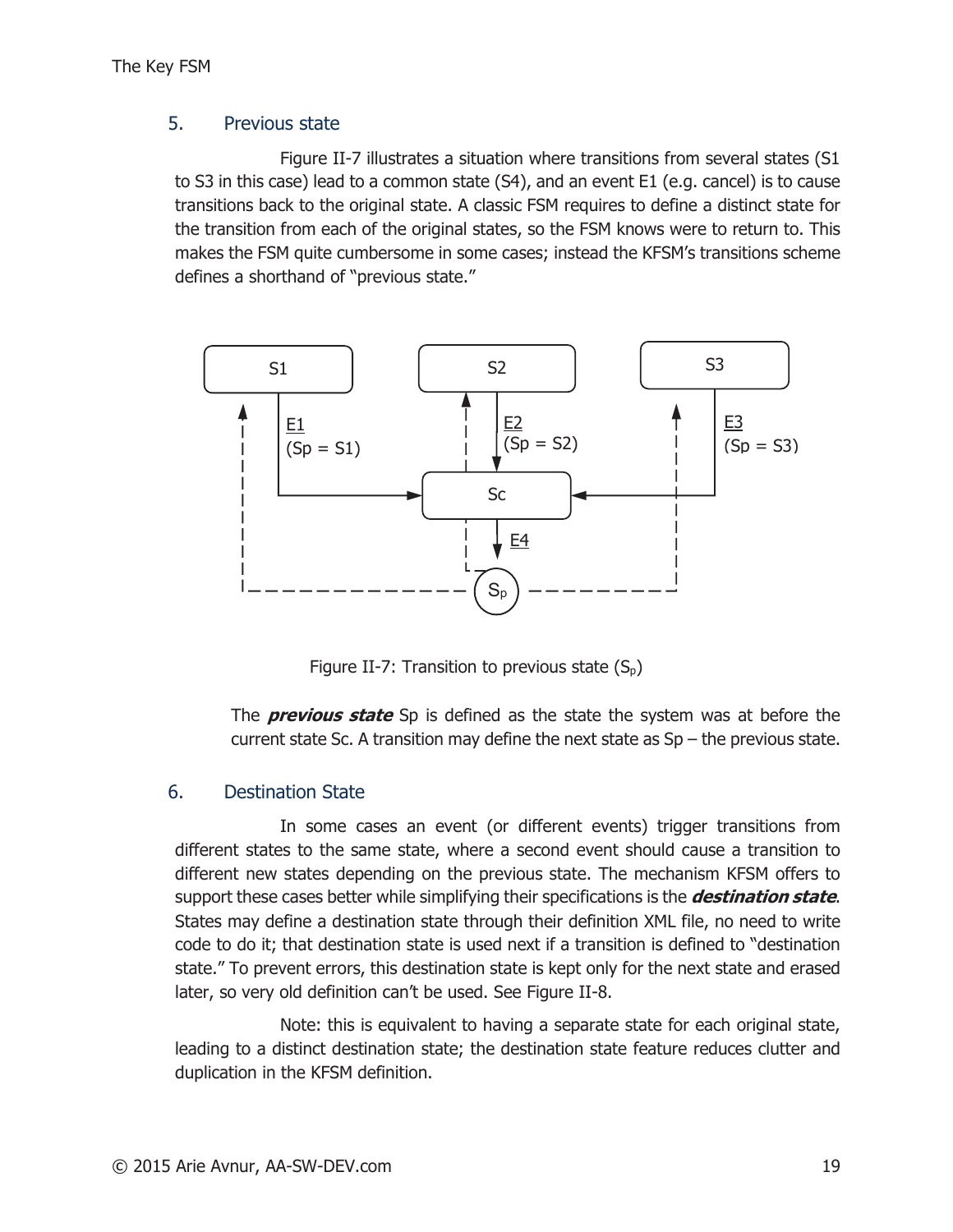

Figure II-8: Destination state

Since at least some of the events that activate the FSM are asynchronous to its own operation nation state representation

#### **F. Key FSM Evaluation**

A major advantage of using a meta-model is that it can be checked for correctness using model-type specific rules. The FSM, as a mathematical and formal model supports such analysis and Key FSM specifically offers ample rules for evaluating a specific KFSM model. We divide those correctness rules to two types: structural and content rules.

#### 1. Structural KFSM Correctness Rules

(1) Initial state/s

At least one transition (no guard condition) exist from the KeyFsmStart state to an initial state. If more than one transition exists from the KeyFsmStart, they all have to be guardconditioned.

(2) All states are defined A state exists with the name specified as next state of any transition.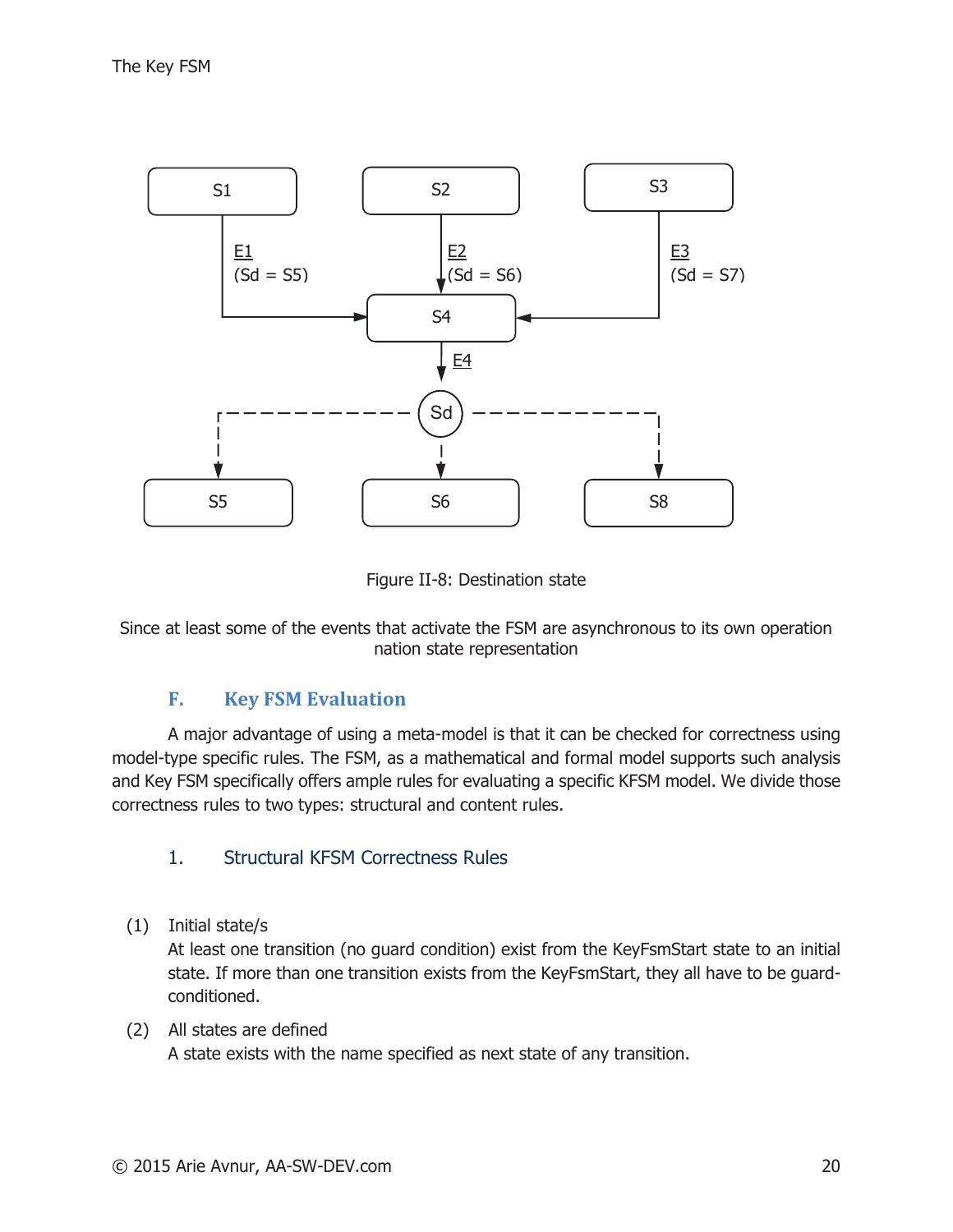(3) All states are reachable

Every real state (excluding the ArenaFsmStart state) has a transition to it.

(4) Complete transitions definition

Every event defines for each state either:

- a. A transition next state and an optional transition action, or
- b. Void transition
- c. Reasoning documentation for both of those cases.
- (5) Timeout (I)

A timeout attribute with time value or "none" symbol value is specified for every nonterminal state, accompanied by a rationale documentation field.

(6) Timeout (II)

For each state with a timeout definition, a transition out triggered by a "timeout" event must exist.

(7) Transition conditions (I)

If an event appears as the trigger of more than one transition from the same state, all those transitions must have a guard transition defined, conditioning the triggering event.

(8) Transition conditions (II)

All conditions Ci on same events of a state must satisfy:

No default condition:

- (a) they are all disjoined: Ci AND Cj = FALSE, when  $i \neq j$  (otherwise, the transition is ambiguous),
- (b) Their union is TRUE: C1 OR C2 OR ... Cn = TRUE (there is no harm in conditioning an event so that under some conditions it does not trigger a transition).

Default condition specified:

- (a) Only one conditioned transition has a default condition specified,
- (b) All other (not default) conditions are disjoined: Ci AND Cj = FALSE (otherwise, the transition is ambiguous).
- (9) Exception events

Every exception defined for state's actions (entry, state and exit) defines a state specific event.

(10) Exception conditions

Every exception defined for a transition action is a condition on that transition's event.

(11) Terminal state action

No state action should be defined for a terminal state – since this will cause the action to be performed forever – a warning should be issued for such a condition, to examine it.

(12) Terminal states (I)

Any state that has only exception triggered transitions from it is defined as terminal and vice versa.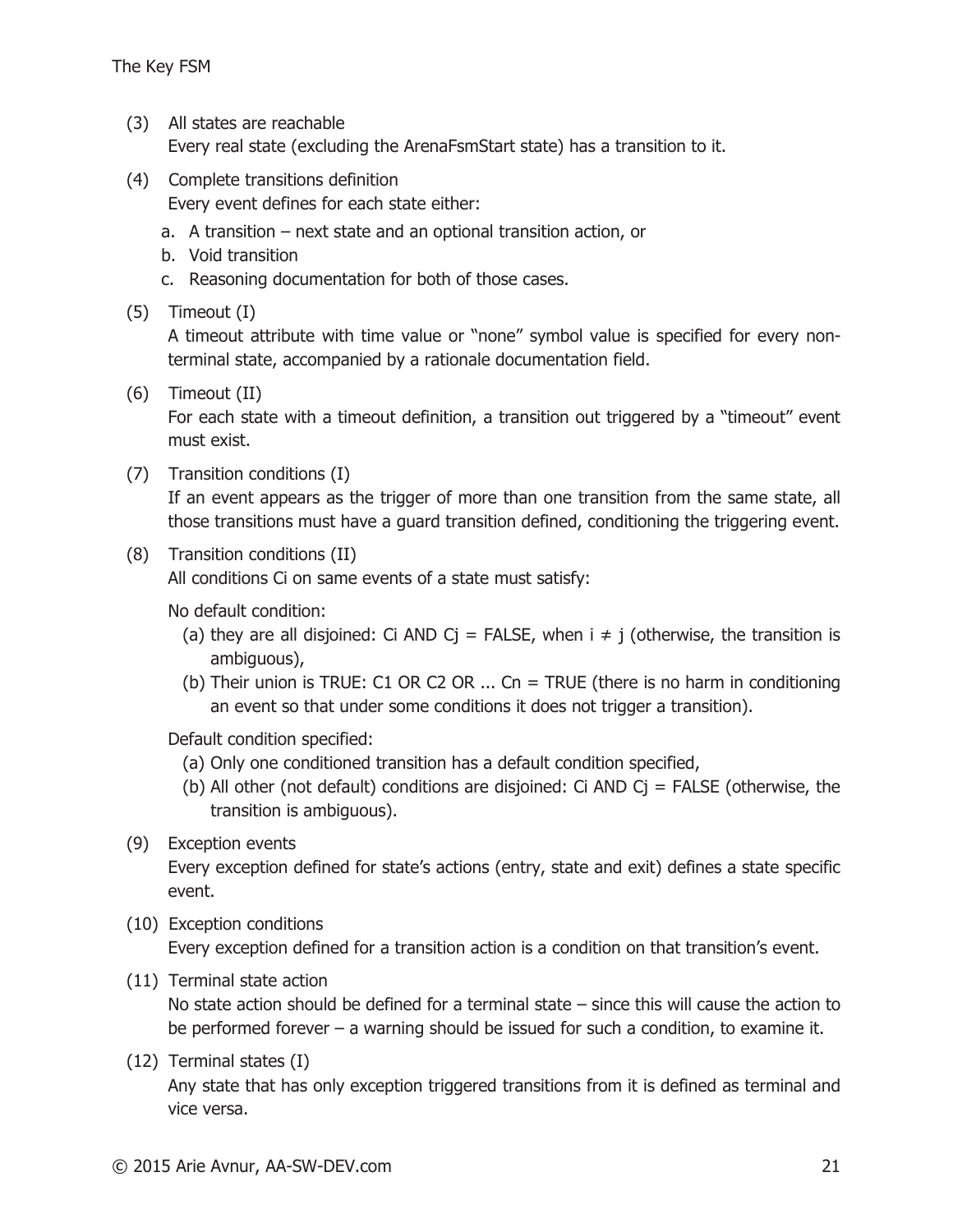(13) Terminal State (II)

An exception triggered transition from a terminal state can only lead to that same state. (Its benefit is triggering a transition action for logging error messages, and invoking the state's entry action again. Note that an exception at a terminal state is possible only if it has an entry or a do action defined.)

- (14) Terminal states (III) No timeout nor exit action are defined for a terminal state.
- (15) Terminal states (IV)

Only exceptions event (id ends with "Exception") is allowed for a terminal state.

#### 2. Dynamic correctness rules

The following rules depend on run-time data; those that can't be evaluated using specification expressions should be evaluated in runtime:

(16) Transition conditions III (substitute rule (8) above if can't be implemented as a static check)

(1) All non-default conditions are mutually exclusive: only one of them evaluates to TRUE. Otherwise – raise an ApplicationDefinitionException,

(2) One condition (including the default if defined) must evaluate as TRUE.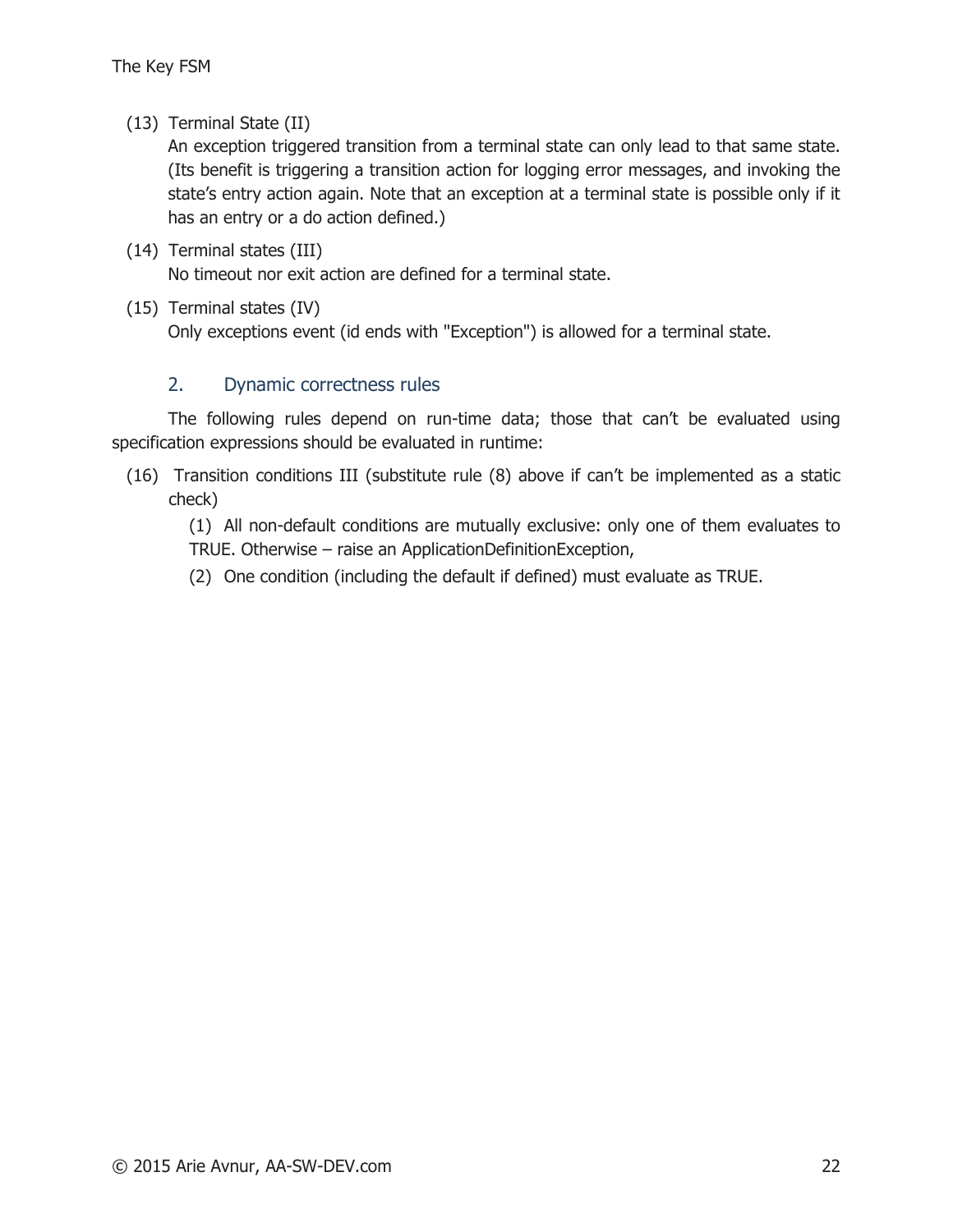# **III. The Event-State Analysis (ESA)**

Often, FSM models are constructed intuitively and then reviewed by a team of experts; rarely such a model does not miss some transitions or even states. ESA is a semi-formal process that guides the analyst to find and complete those missing parts, improving its completeness and correctness considerably. In addition, it also leads the analyst to document decisions made in constructing and completing the model and their rationale, improving system maintainability.

Formally or mathematically, it is based on the FSM definition's transition mapping function:  $S \times E \rightarrow T$ . This function defines a transition for every combination of states and events, and this is the key to the method.

The input to the ESA process is an FSM model that has been discussed and reviewed the **nominal FSM**. The process modifies the FSM model—adding missing transitions and states. The initial FSM being analyzed can be empty—the initial state alone (required), the process "completes" this empty model, in essence **constructing** the FSM.

A more formal definition of the event-state analysis:

**Input:** FSM model: A set S of states, a set E of events, and a set T of transitions, where Ei and Sj maps to Tk. S can be an empty set—we start with a "blank slate" and build the FSM model using this process.

**Output:** The same FSM model, updated and completed: S', E', T'.

#### **Step 1:** Exhaustive events list

Verify that the events list of the FSM spec is complete. This is done by reviewing the list with SMEs and colleagues. In some cases the overall system has a master events list, at least of external events from the event-response diagram which is the highest level system description, those events should be reviewed in order to see if any affect the analyzed FSM's control structure and are therefore relevant.

Add the following events:

- For each state that has a timeout defined, add a "timeout" event,
- For each state that has state actions, add exception events, event key: exception-key+exceptionClass,

#### **Step 2:** Applying events

Iterate through the FSM's states list, for each state Si:

Iterate through the events list, for each event Ej:

Consider if the event should trigger a transition from the state:

a. Always or under certain conditions? For each transition with a guard condition or a transition action – add additional conditions for each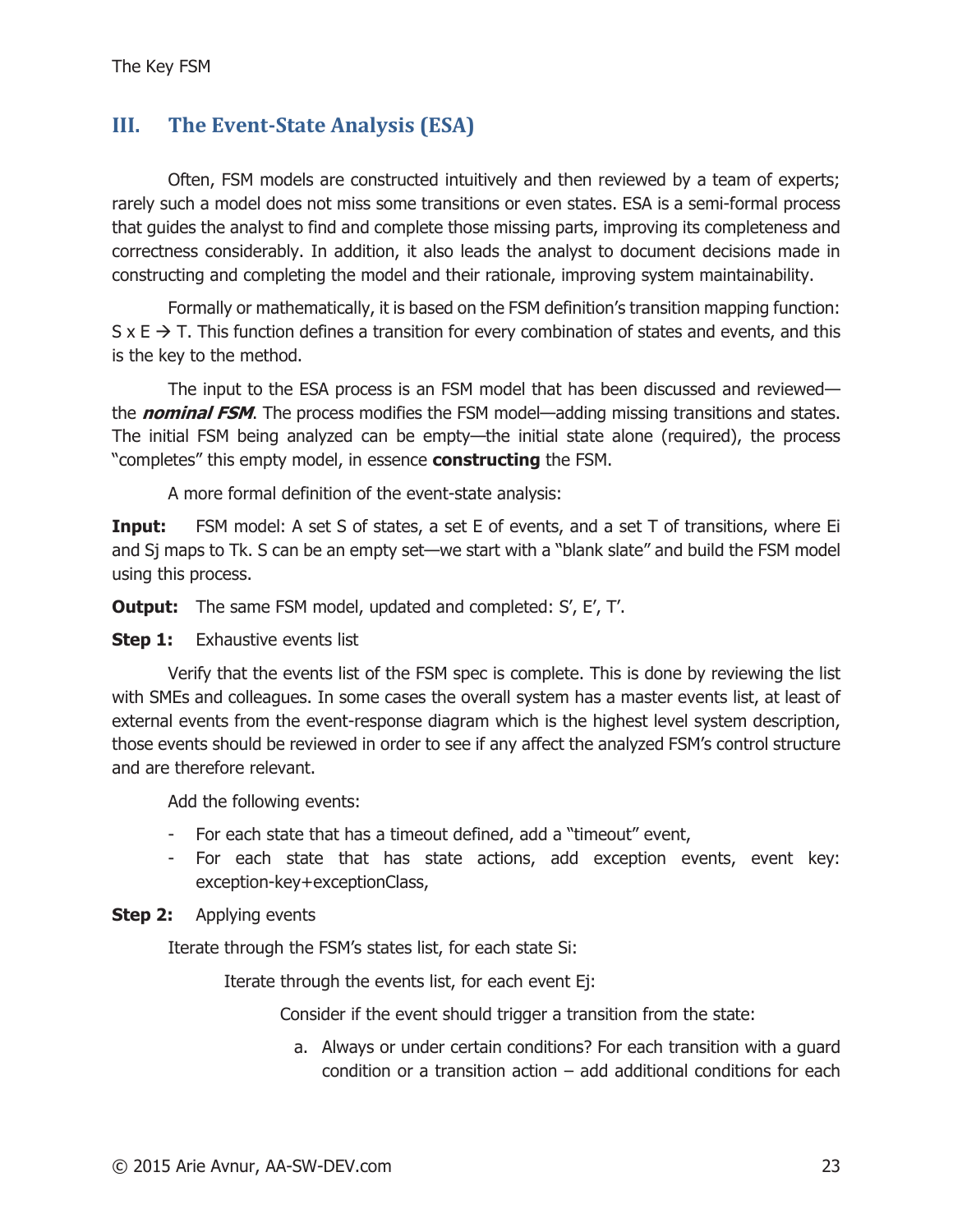exception that can be thrown by the guard condition function and by the action method.

b. To which state? An existing state or a new one?

With those decisions, revise the appropriate transition table line or add one or more lines to the state transitions table:

|          | <b>State</b> | Event: Guard cond.   Next state |   | Documentation, Comments             |  |  |
|----------|--------------|---------------------------------|---|-------------------------------------|--|--|
|          | .            |                                 |   |                                     |  |  |
| v.       |              | Ei: C1                          |   | Reason for the guard and transition |  |  |
| . .      |              | $\cdots$                        |   |                                     |  |  |
| <u>.</u> |              | Ei: Ck                          | ٮ |                                     |  |  |

Some comments to this step:

- (a) The input model's set of states is never empty, it can however include only one state – the "FSM-start pseudo state. In this case we only apply the "start" pseudo event to it, consider if any guard conditions are required, and so define the initial transition/s to the initial state/s. In this case we use the ESA to construct the FSM rather than analyze and improve it.
- (b) In some cases we realize that an event should transition the FSM from the examined state Si, but none of the other states is appropriate to transition to. We need a new state for the system to be in. We define that state and add it at the end of the states' list and table:

| State name | <b>Description</b> | Specification <sup>(1)</sup>                                              | Comments                                                  |
|------------|--------------------|---------------------------------------------------------------------------|-----------------------------------------------------------|
| New state  | Does something new | $Var1 = C1$ :<br>$Var2 = C2$ ;<br>Terminal: N<br>Timeout: N (or the time) | Document any additional information and<br>consideration. |

- (1) The chosen specification notation (text specifications, state variables or state invariant for requirements, action specifications for design) is used for all states. The control variable constraints method is used here.
- (2) Since the new state is added at the end of the states' table, the state iterator will reach it and will iterate all the events while it is the examined state.
- (3) In case the RA can't answer the question what transition should be triggered by the event at the given state, a subject matter expert should be consulted. If there are too many cases like that, or iv the RA does not feel confident to take those decisions in the first place, the whole process can take place in an elicitation meeting with the SME's.

End of procedure, the FSM model has been updated with new transitions and states.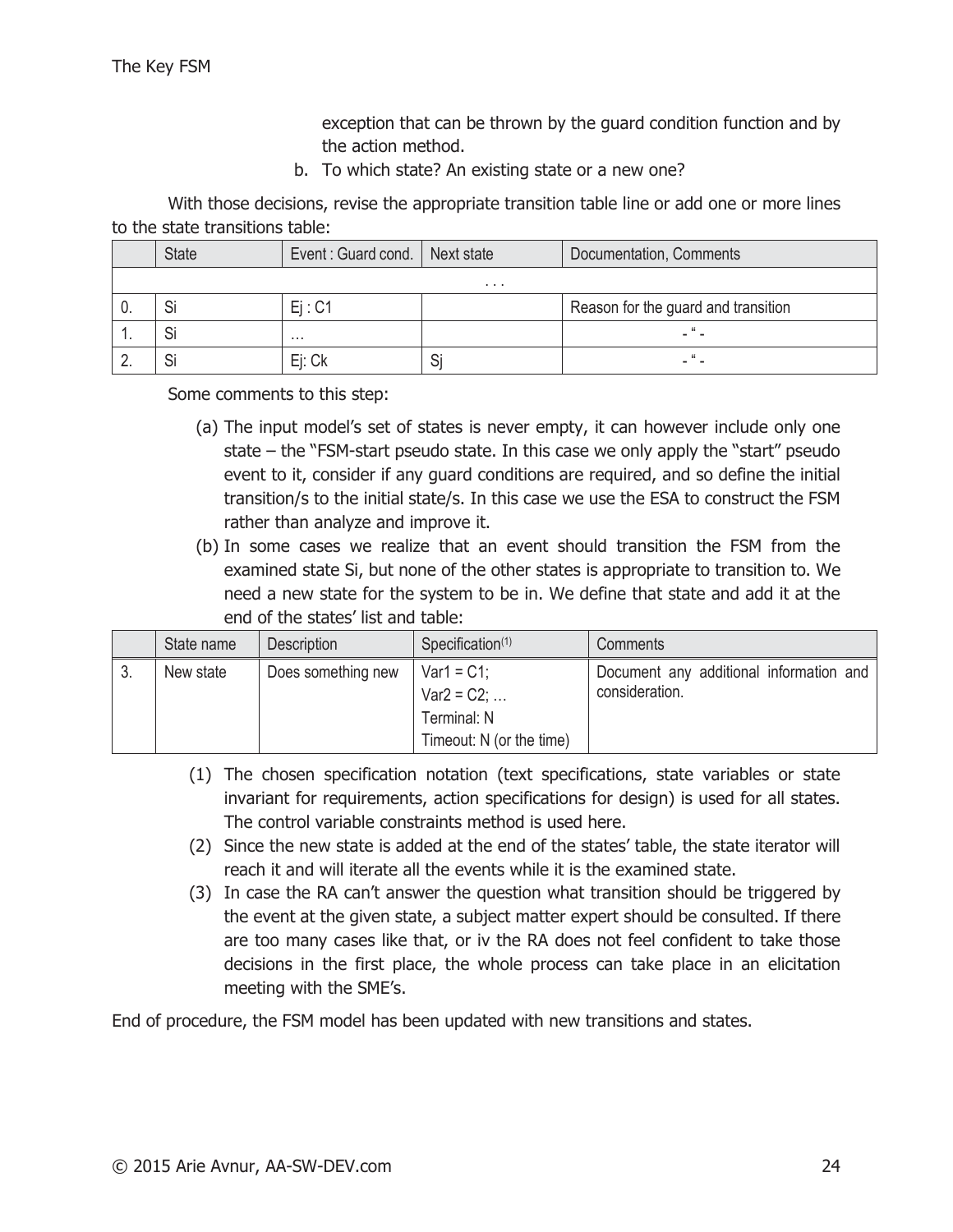So what is this "magic" method? The essence of it is: check EVERY event against EVERY state, consider if it requires a transition and to which state. This semi-mechanical process finds many missing transitions and states in the starting nominal FSM.

The key to succeeding with ESA is having a list of ALL the events that affect the FSM's object. Every effort must be made not to miss any such event. If in a later point an event that should be considered but was missed is found, it can be added as will be shown later.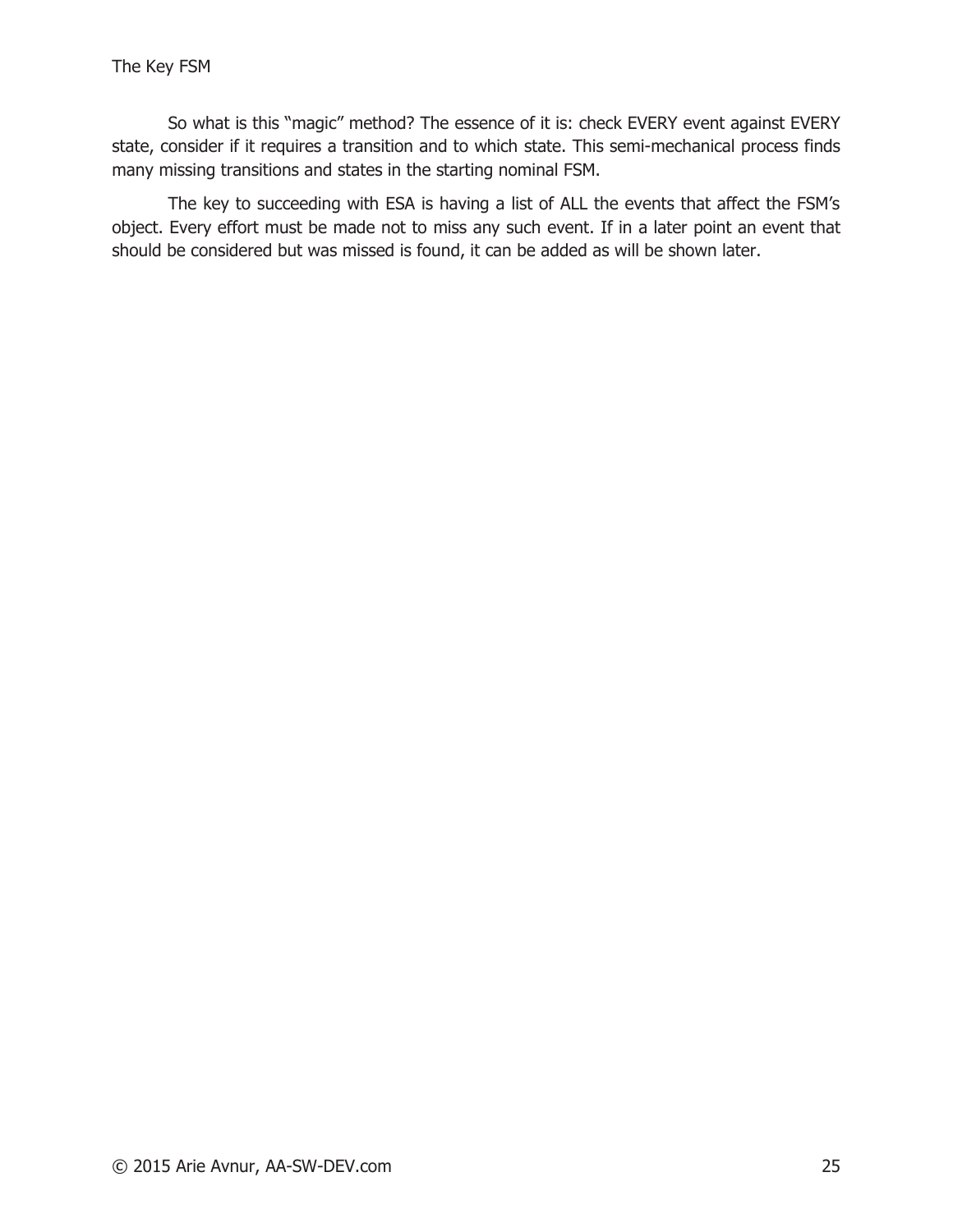# **IV. KFSM Design and Implementation**

## **A. Requirements**

Key FSM implementation and its design and verification is done to a list of requirements. This paragraph defines the requirements for the Key FSM reference implementation.

## 1. Transition model

Key FSM implements the transition features described by section II.E above and by the UML FSM specifications.

#### 2. State content

Key FSM implements state content as specified by section II.B above.

#### 3. Control Structure

Key FSM implements the control structure concept as specified by section II.A above.

#### 4. Scalability and Efficiency

Key FSM reference implementation is required to have linear scalability, and reasonably minimize instance memory and processing requirement (invest reasonable design effort).

#### 5. Integration

Following are considerations relating to the manner in which Key FSM supports its integration into a system.

#### (1) KFSM as a Member

A class representing a processing unit of any kind can have a Key FSM object or instance as a member, signal events to it causing it to transition between states, apply its defines state action, control the control structure, or use State property like its id or name to control its processing.

#### (2) KFSM State as a Member

A class may have a member variable of class KeyFsmState – which is the state of a KFSM instance. The class may apply events to the KeyFsmState variable causing its KFSM to transition, which will replace the content and active parts of the KeyFsmState variable: properties (like name, description), control structure values, and do action task and timeout timer. Its new entry task was already invoked by the transition.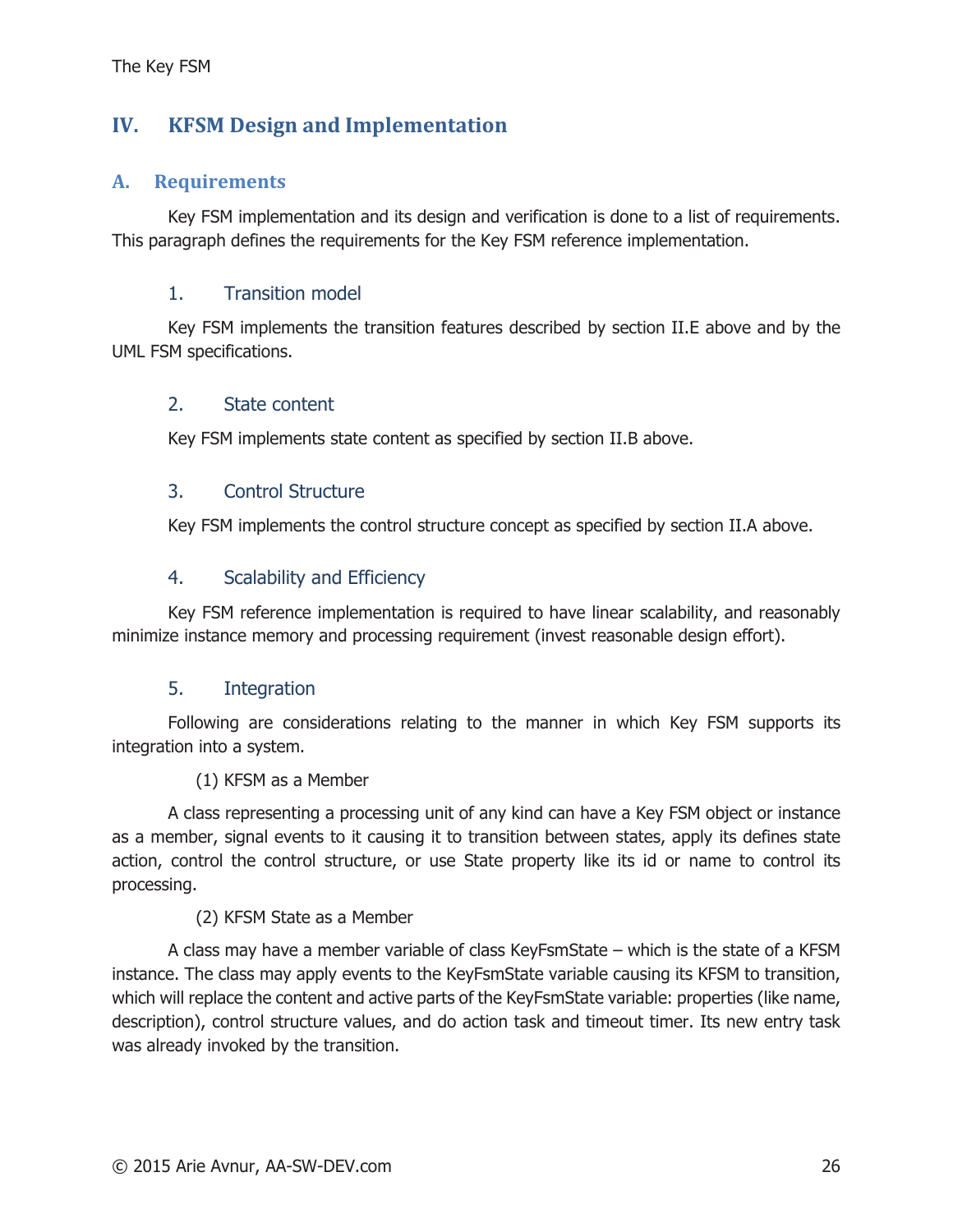## 6. API's

Both the KeyFsm and KeyFsmState classes implement the KeyFsmApi that includes the following methods:

(1) Boolean event(KeyEvent event) throws KeyException; where:

- The method returns true iff the event caused a transition,
- KeyEvent contains:
	- (a) a key for identifying the type of the event,
	- (b) a unique id, identifying the event instance,
	- (c) data required to process the event by state actions.
	- (d) Actor and session that created the event and whose access rights are to be used to access the control structure or other resources required by state and transition actions.
- KeyException is defined by the integrating framework to satisfy its exception handling framework.
	- (2) String getProperty(KeyFsmPropertyKey propertyKey, KeyContext context) throws KeyException; where:
- KeyFsmPropertyKey is an enumeration type identifying properties available by the KFSM,
- KeyContext provides access to system services like logging and to session and actor information including access rights to the various properties,
- KeyException is defined by the integrating framework to satisfy its exception handling framework.

# **B. Efficiency and scalability design**

This section describes the design of the KFSM implementation. The main consideration that guides the design is efficiency and scalability.<sup>1</sup> Here are some considerations related to efficiency:

- (1) The KFSM as described holds many "members" or fields; many relate to requirements and design, and are not always useful for runtime.
- (2) The current state's reference/s to the control structure do action task and timeout timer are the only instance specific members; all the rest are common to all instances.

 $\overline{a}$ 

 $<sup>1</sup>$  Scalability is the type of load growth with the number of instances. Linear growth is a "neutral"</sup> scalability, polynomial and faster growth is poor scalability, and logarithmic and n'th root are good scalability. Efficiency is the constant that multiplies such a normalized curve. The lower that constant is the higher and better the implementation efficiency, meaning that less server resources are needed for the same number of simultaneous user or instances.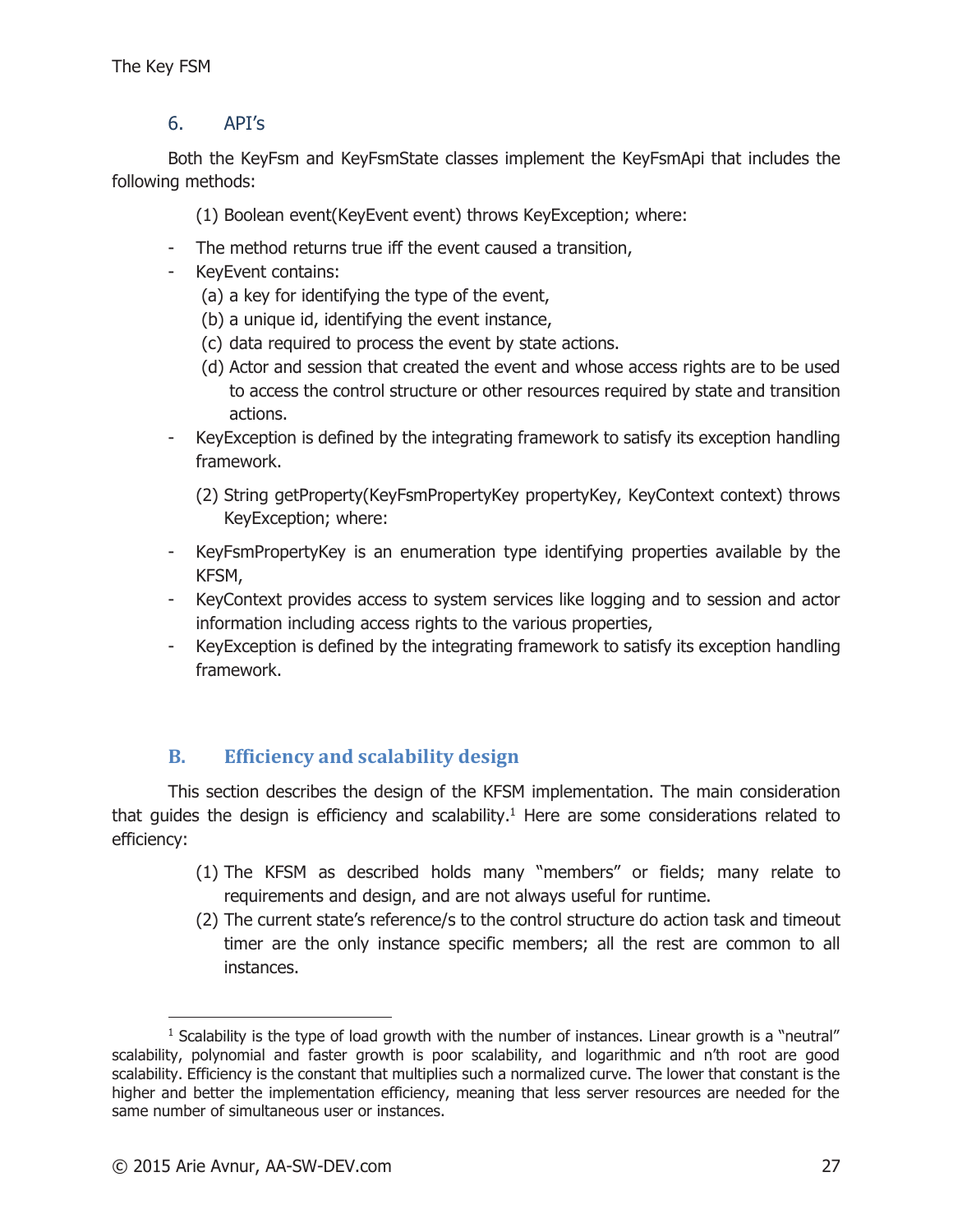From these considerations we derive the following efficiency design guidelines, its scalability curve will be linear with the number of instances, see Figure IV-1.

- (3) A "ReferenceKeyFsm" class constructs a referenceKeyFsm singleton object for each type of KFSM, i.e. KFSM of a specific definition (XML file).
- (4) The ReferneceKfsm singleton contains state singletons for all its states of class ReferenceKeyFsmState, that hold transition singleton. This is a KeyFsm instance factory—when a KeyFsm instance is required, the RefernceKeyFsm constructs one, which is not its sub-class.
- (5) A KFSM instance contains only an instance of the current state that is cloned from a state singleton, and a reference to the control structure of the object controlled by the KFSM.
- (6) The KeyFsm class has an event() method for signaling an event to the KFSM, a currentState() method for returning the current state and a property(key) method for returning a KeyFsm property like its name, description, etc.
- (7) A KeyFsmState instance is constructed by its factory ReferenceKeyFsm when a new current state is needed—during a transition.
- (8) The KeyFsmState class public interface also contains an event() methos; this is done so a KeyFsm's current state can be a member of an object that signals events to it, the KeyFsmState object passes uses the KeyFsm instance's event() method. In addition, the KeyFsmState class also supports the keyFsmProperty(key) method so KFSM property can be obtained.
- (9) When a record field or entity's property is an FSM state, its type is specified as KeyFsmState(fsmKey), defining it unambiguously.

This design, as depicted by Figure IV-1, incurs very little overhead per instance; only the small KFSM and KeyFsmState objects are constructed and maintained for each Key FSM instance.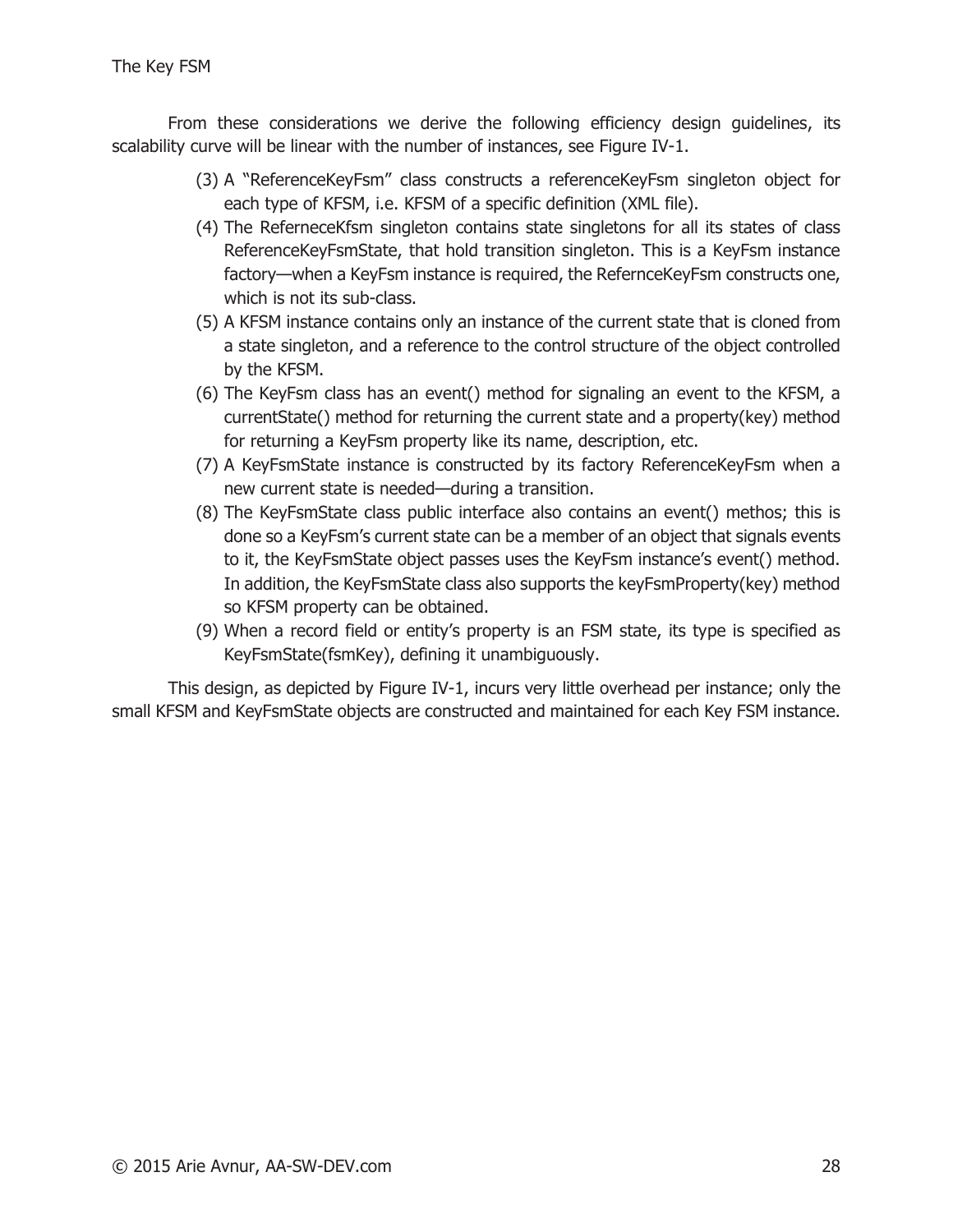

Figure IV-1: Class diagram representation of the Key FSM high level design

#### **C.** Implicit control-variables assignment

For control structure that includes only control variables, and their values are specified for each state, either at requirements or design levels, the developer may select this option and have the KeyFsmState, using its ref to the KeyFsm instance, set the values of control variables for the current state, creating a complete implementation without the need for any application programming.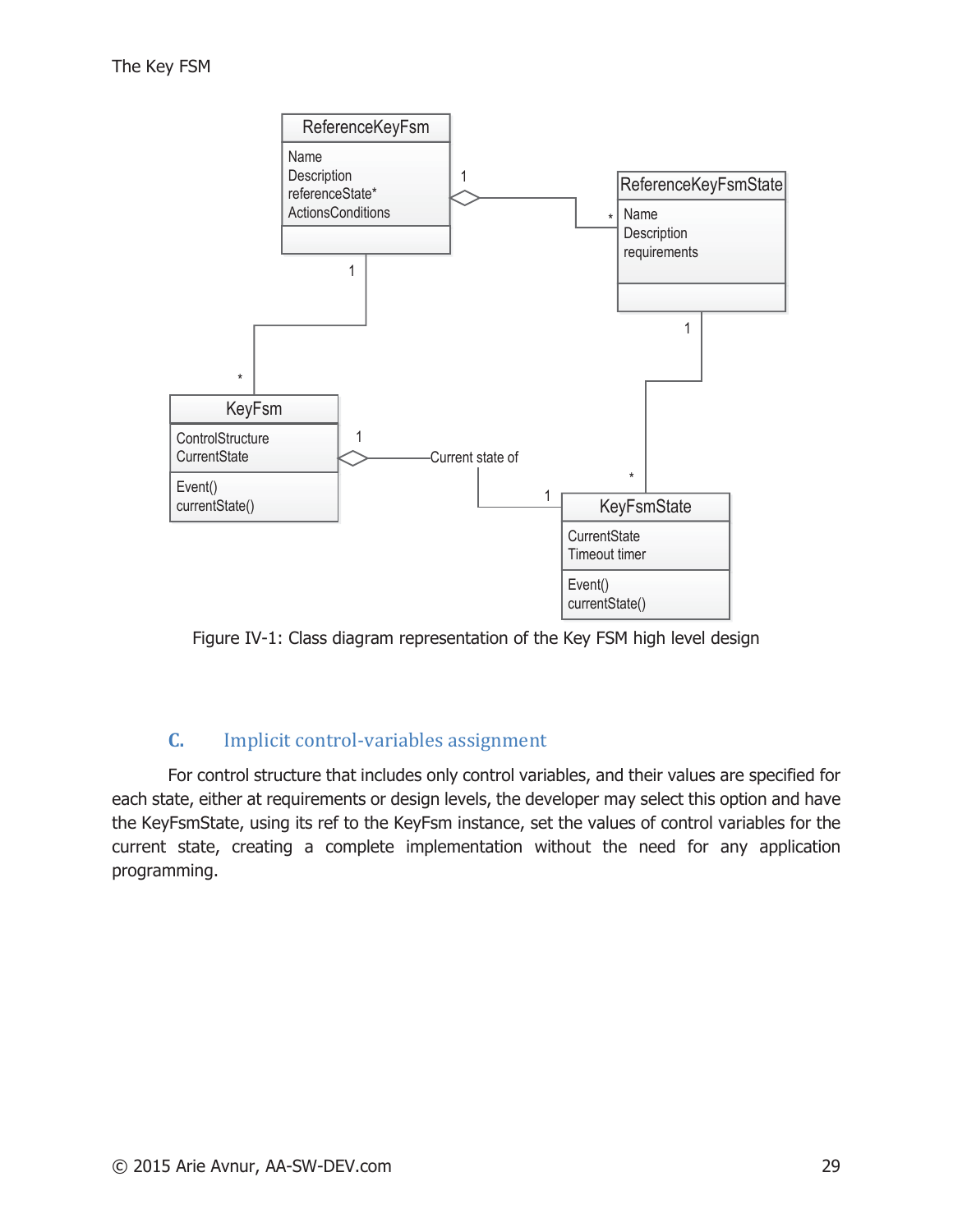# **V. Further Work - Key FSM Implementation**

A reference implementation of the design outlined above is work in progress, including a utility for editing and checking a Key FSM.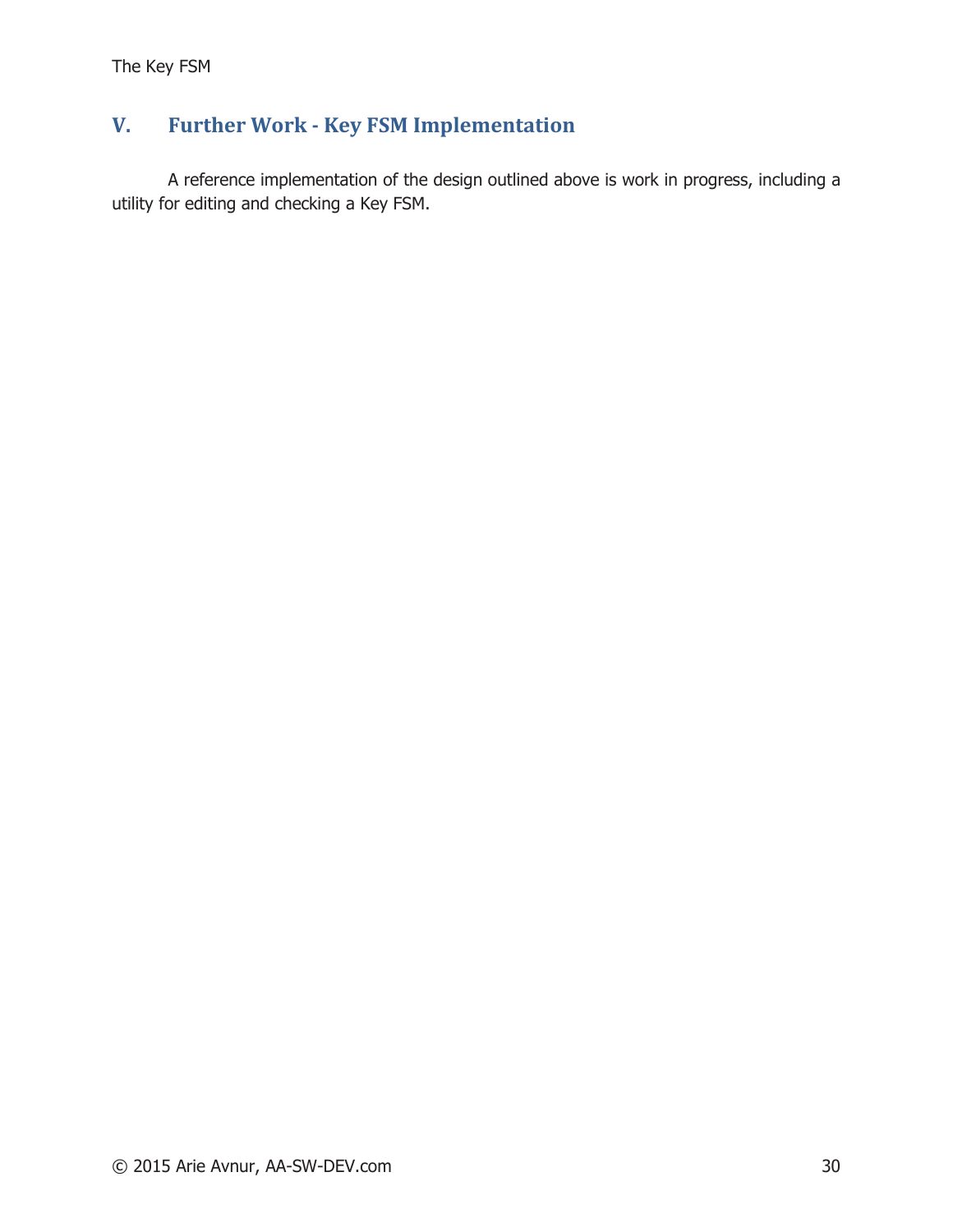# **References**

- [1] A. Avnur Finite State machine for real-time software engineering, IEE Computing & Control Engineering Journal, Nov. 1990, pp 273.
- [2] Cruise control FSM requirements modeling, http://www.aa-swdev.com/KeyFSM/Cruise%20control%20requirements%20FSM.htm
- [3] Stanford University, Basics of Automata Theory, http://cs.stanford.edu/people/eroberts/courses/soco/projects/2004-05/automata-theory/basics.html,
- [4] D. Harel, Statecharts: A Visual Formalism for Complex Systems, Science of Computer Programming, 8 (1987), 234-274.
- [5] IREB Glossary, http://www.ireb.org/fileadmin/IREB/Download/Homepage%20Downloads/IREB\_CPRE\_Glossary\_1 6.pdf
- [6] Mavin, A. at al, Easy Approach to Requirements Syntax (EARS), Requirements Engineering Conference, 2009. RE '09. 17th IEEE International.
- [7] SMC The States Machine Compiler, http://smc.sourceforge.net
- [8] University of Toronto, Dept. of Computer Science, Requirements Modeling Lecture, slide 5, http://www.cs.toronto.edu/~sme/CSC340F/slides/09-modelling.pdf
- [9] Karl E. Wiegers, Software Requirements, Microsoft Press, 2<sup>nd</sup> Edition.
- [10] Wikipedia, Finite state-machine, http://en.wikipedia.org/wiki/Finite-state machine
- [11] Wikipedia, UML State machine, http://en.wikipedia.org/wiki/UML state machine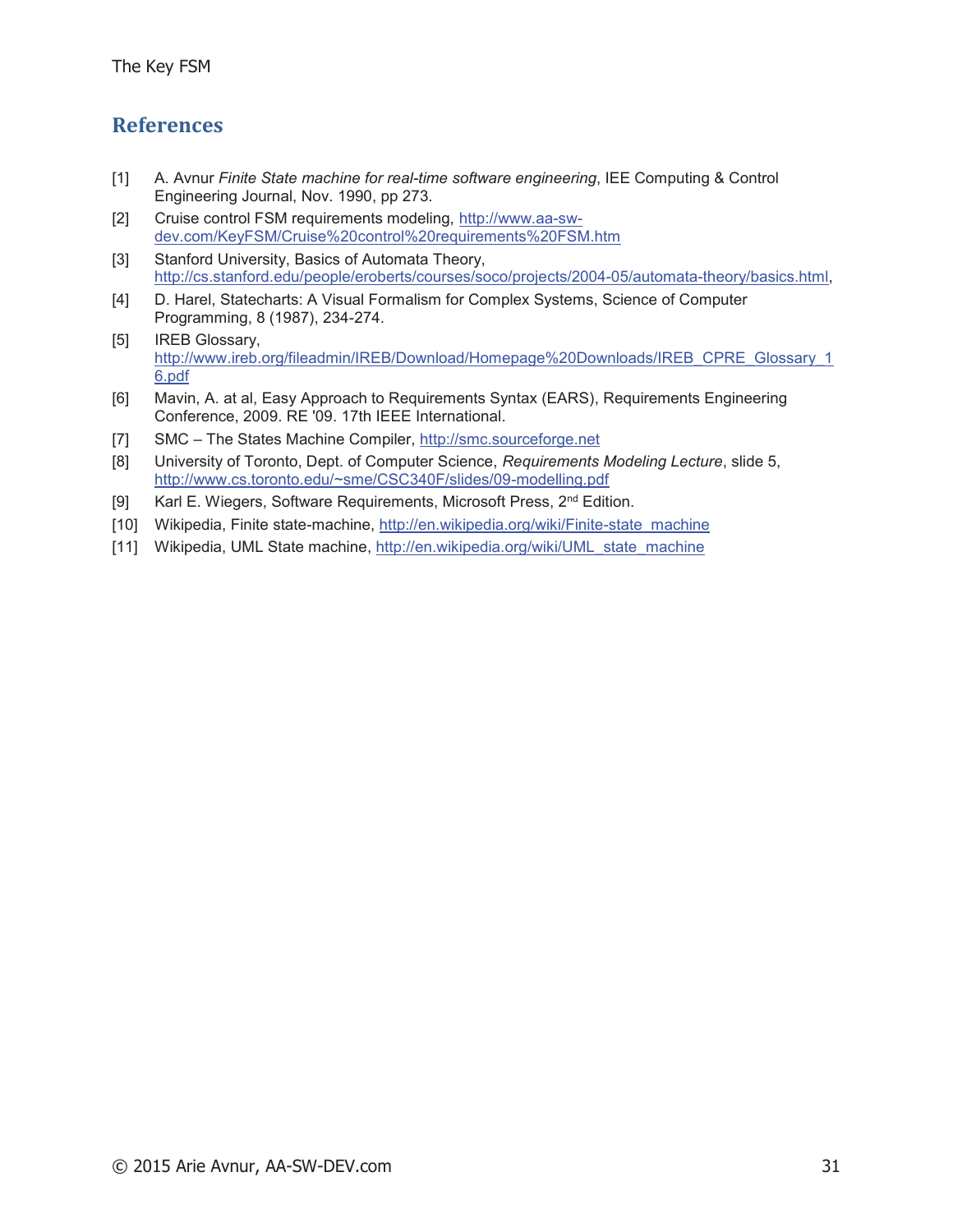# **Appendix 1: Cruise Control Key FSM Example**

This simple system example to illustrate various aspects of creating and using a requirements FSM and then following up with a design.

## **A. Requirements FSM, Baseline or Nominal Version**

After analyzing the system, the following baseline KFSM was defined:

| Key FSM Definition |                                       |  |  |  |  |
|--------------------|---------------------------------------|--|--|--|--|
|                    |                                       |  |  |  |  |
| 1.                 | Events                                |  |  |  |  |
| Event              | Description                           |  |  |  |  |
| E1                 | Start - start constant speed control, |  |  |  |  |
| E <sub>2</sub>     | Stop – stop speed control             |  |  |  |  |
| E <sub>3</sub>     | Up pressed - increase speed           |  |  |  |  |
| E4                 | Up released - got to desired speed    |  |  |  |  |
| E <sub>5</sub>     | Down pressed – want to reduce speed   |  |  |  |  |
| E <sub>6</sub>     | Down released – got to desired speed  |  |  |  |  |
| E7                 | Throttle error                        |  |  |  |  |

# 2. States: General and Requirements

| State (name /<br>description, attr.) | Specifications                                                                                                                                                          | State variable<br>constraints                                                      | State invariant                                                       |
|--------------------------------------|-------------------------------------------------------------------------------------------------------------------------------------------------------------------------|------------------------------------------------------------------------------------|-----------------------------------------------------------------------|
| No control                           | The system does not control the car speed.                                                                                                                              | controlOn: False;<br>$Vc: \geq 0$ ;                                                | $Vc: \geq 0$ ;                                                        |
| Constant speed                       | The system shall control car speed as<br>reported by the input variable Vc, keeping it<br>constant by controlling throttle position.                                    | controlOn: True<br>Vc: $V_0 \pm DV$ .                                              | $V_0 - DV < Vc <$<br>$V_0 + DV$                                       |
| Accelerating                         | The system shall continue to control the car<br>speed, the set point speed is incremented by<br>DV initially, and every Dt sec. afterwards.<br>DV and Dt are constants. | controlOn: True;<br>Vc: $V_0 + DV$ (1 +<br>$t/Dt$ ;<br>DV and Dt are<br>constants. | $V_1 = V_0 + DV(1 +$<br>t /Dt) AND<br>$V_1 - DV < Vc <$<br>$V_1 + DV$ |
| Decelerating                         | The system shall stop controlling the throttle,<br>letting it drop to idle and allow the car to coast<br>to lower speed.                                                | controlOn: False;<br>$Vc(t + dt) < Vc(t);$                                         | $Vc(t + dt)$ <<br>Vc(t);                                              |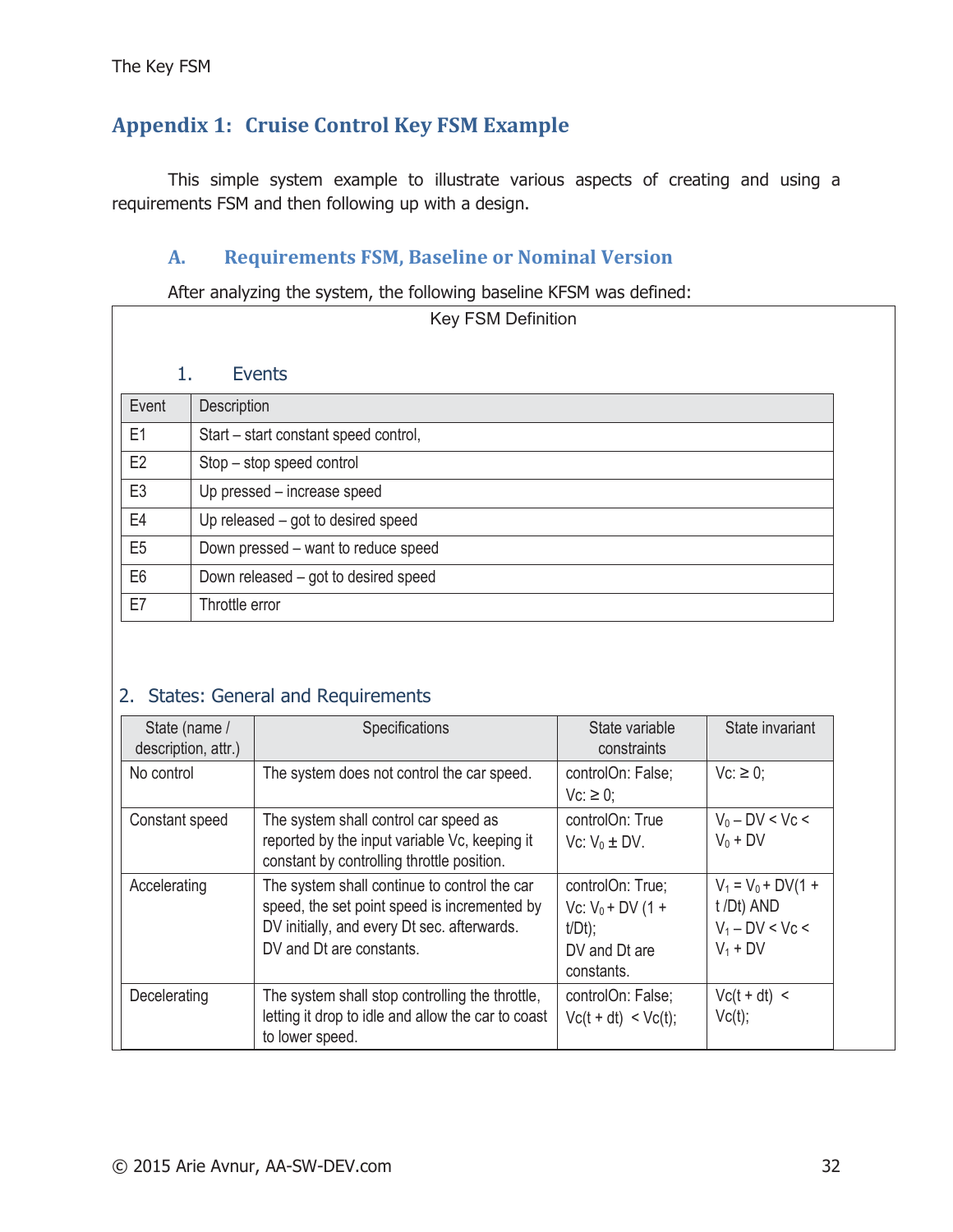#### 3. Transitions

|     | <b>State</b>   | Event: Guard cond. | Next state     | Documentation, Comments                                        |
|-----|----------------|--------------------|----------------|----------------------------------------------------------------|
| 1.  | No control     | <b>Start</b>       | Constant speed | Obvious, nothing to add.                                       |
| 2.  | Constant speed | Stop               | No control     | Obvious, nothing to add.                                       |
| 3.  | Constant speed | Up pressed         | Accelerating   | Obvious, nothing to add.                                       |
| 4.  | Constant speed | Down released      | Decelerating   | Obvious, nothing to add.                                       |
| 5.  | Constant speed | Throttle error     | No control     | A SME decision to stop control on error.                       |
| 6.  | Accelerating   | Up released        | Constant speed | Obvious, nothing to add.                                       |
| 7.  | Accelerating   | Throttle error     | No control     | A SME decision to stop control on error.                       |
| 8.  | Accelerating   | Timeout            | No control     | SME decision not to let the driver accelerate<br>indefinitely. |
| 9.  | Decelerating   | Down released      | Constant speed | Obvious, nothing to add.                                       |
| 10. | Decelerating   | Throttle error     | No control     | A SME decision to stop control on error.                       |

And the corresponding state-transitions diagram:





#### **B. Event-state analysis**

The Event-state analysis (ESA) guides the analyst or engineer to complete the FSM model, identifying missing states and transitions. The baseline KFSM version is used as the input to the ESA procedure (described in section III above). The result is an updated KFSM definition: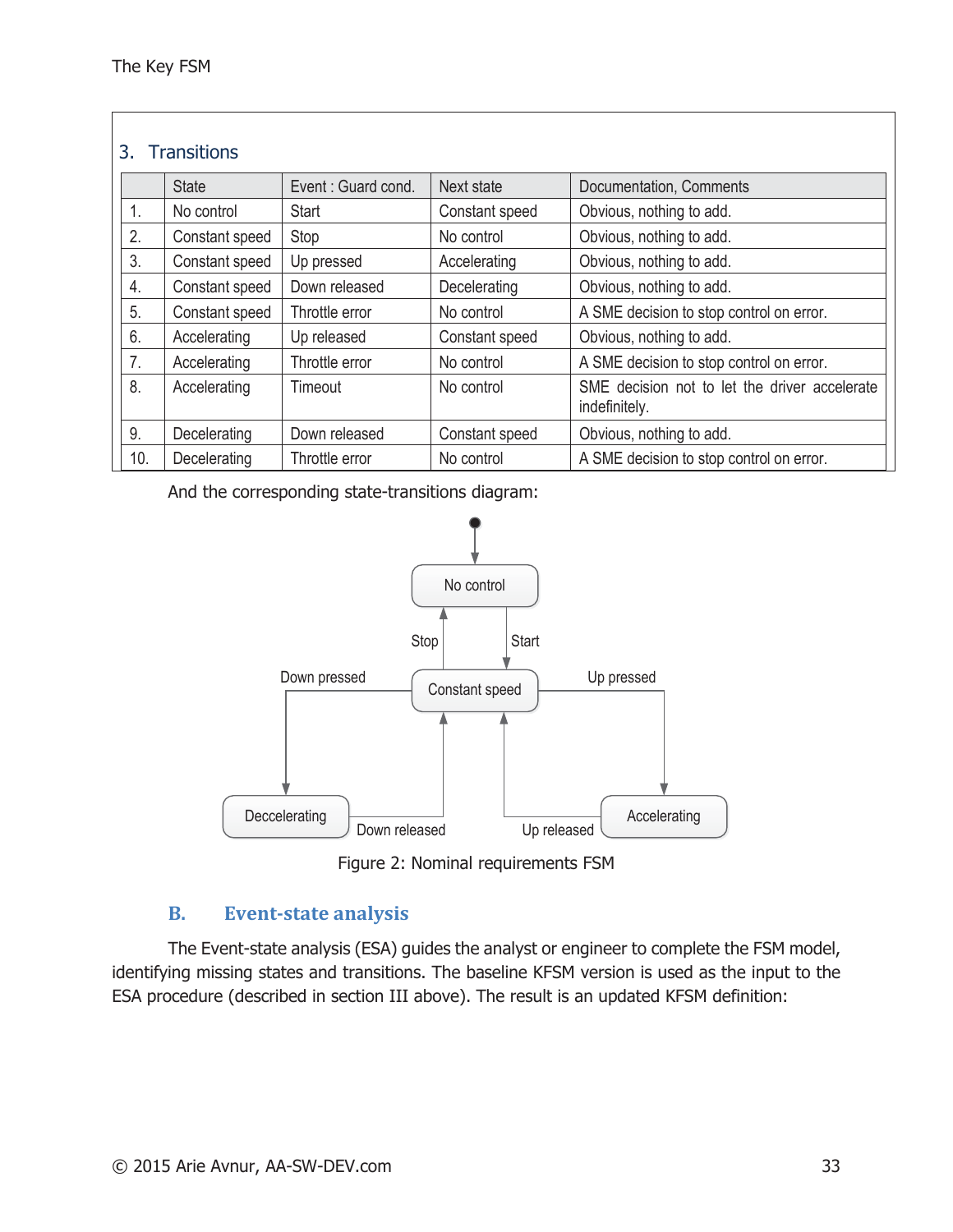| <b>Key FSM Definition</b> |                                       |  |  |  |  |
|---------------------------|---------------------------------------|--|--|--|--|
|                           | 1.<br>Events                          |  |  |  |  |
| Event                     | Description                           |  |  |  |  |
| E1                        | Start - start constant speed control, |  |  |  |  |
| E <sub>2</sub>            | Stop - stop speed control             |  |  |  |  |
| E <sub>3</sub>            | Up pressed - increase speed           |  |  |  |  |
| E4                        | Up released – got to desired speed    |  |  |  |  |
| E <sub>5</sub>            | Down pressed – want to reduce speed   |  |  |  |  |
| E <sub>6</sub>            | Down released - got to desired speed  |  |  |  |  |
| E7                        | Throttle error                        |  |  |  |  |
| E <sub>8</sub>            | Timeout                               |  |  |  |  |
| E <sub>9</sub>            | Breaks applied                        |  |  |  |  |

# 2. States: General and Requirements

| State (name /<br>description, attr.) | Specifications                                                                                                                                                          | State variable<br>constraints                                                      | State invariant                                                       |
|--------------------------------------|-------------------------------------------------------------------------------------------------------------------------------------------------------------------------|------------------------------------------------------------------------------------|-----------------------------------------------------------------------|
| No control                           | The system does not control the car speed.                                                                                                                              | controlOn: False;<br>$Vc: \geq 0$ ;                                                | $Vc: \geq 0$ ;                                                        |
| Constant speed                       | The system shall control car speed as<br>reported by the input variable Vc, keeping it<br>constant by controlling throttle position.                                    | controlOn: True<br>Vc: $V_0 \pm DV$ .                                              | $V_0 - DV < Vc <$<br>$V_0 + DV$                                       |
| Accelerating                         | The system shall continue to control the car<br>speed, the set point speed is incremented by<br>DV initially, and every Dt sec. afterwards.<br>DV and Dt are constants. | controlOn: True;<br>Vc: $V_0 + DV$ (1 +<br>$t/Dt$ ;<br>DV and Dt are<br>constants. | $V_1 = V_0 + DV(1 +$<br>t /Dt) AND<br>$V_1 - DV < Vc <$<br>$V_1 + DV$ |
| Decelerating                         | The system shall stop controlling the throttle,<br>letting it drop to idle and allow the car to coast<br>to lower speed.                                                | controlOn: False;<br>$Vc(t + dt) < Vc(t);$                                         | $Vc(t + dt)$ <<br>Vc(t);                                              |

# 3. Transitions

|    | <b>State</b> | Event: Guard cond. | Next state (a) | <b>Documentation, Comments</b>                                                                     |
|----|--------------|--------------------|----------------|----------------------------------------------------------------------------------------------------|
|    | No control   | <b>Start</b>       | Constant speed | As intended.                                                                                       |
| 2. | No control   | <b>Stop</b>        | No transition  | Irrelevant at this state.                                                                          |
| 3. | No control   | Up pressed         | No transition  | Interaction design decision not to respond to up<br>and down button at when not controlling speed. |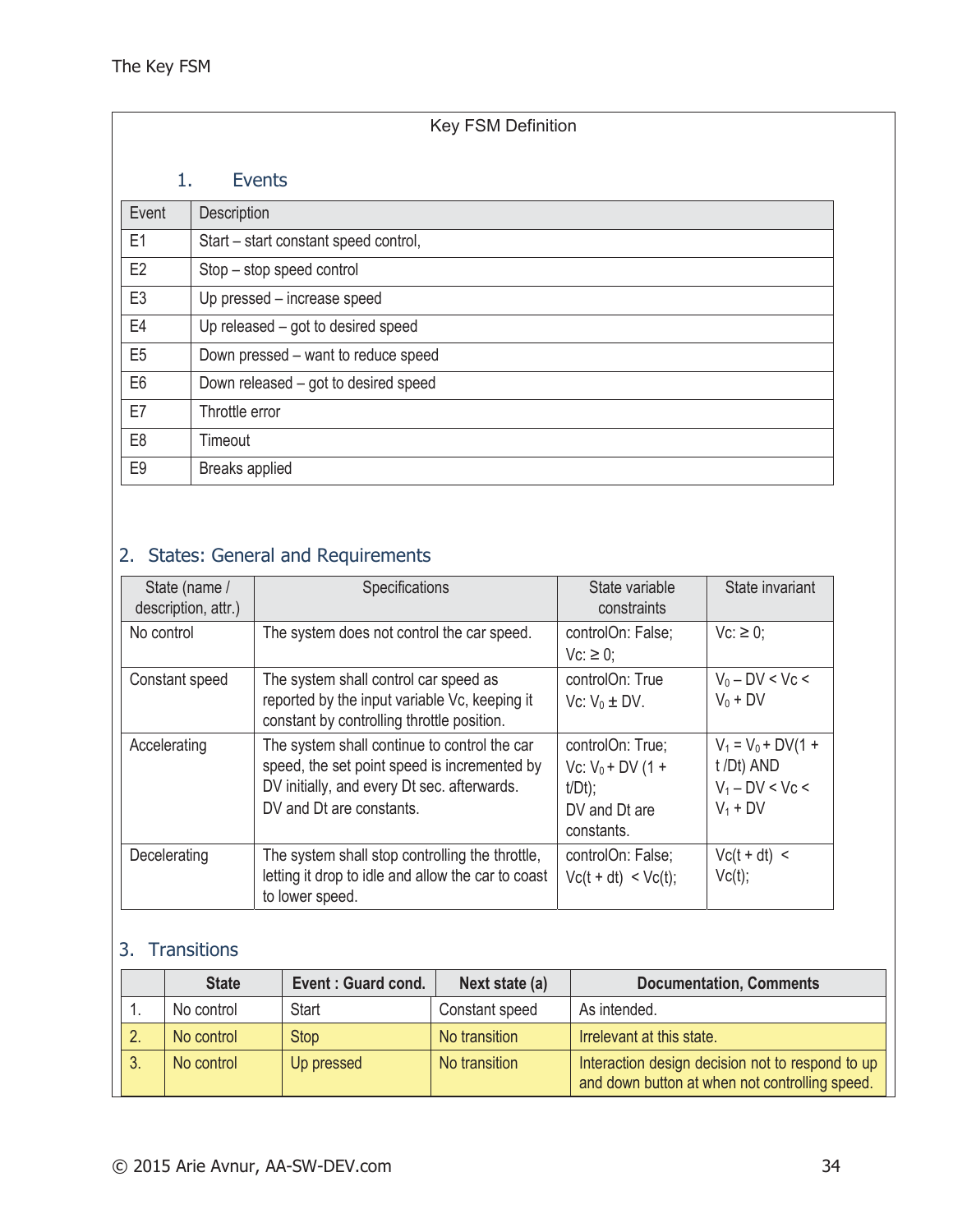| 4.  | No control            | Up released           | No transition         | $\mathbb{Z}^{ H }$                                                                    |
|-----|-----------------------|-----------------------|-----------------------|---------------------------------------------------------------------------------------|
| 5.  | No control            | Down pressed          | No transition         | $\mathbb{L}^{(R)}$ .                                                                  |
| 6.  | No control            | Down released         | No transition         | $\mathbb{L}^{(R)}$ .                                                                  |
| 7.  | No control            | Throttle error        | No transition         | Irrelevant at this state.                                                             |
| 8.  | No control            | <b>Breaks applied</b> | No transition         | Irrelevant at this state.                                                             |
| 9.  | No control            | <b>Timeout</b>        | No transition         | No timeout.                                                                           |
| 10. | <b>Constant speed</b> | <b>Start</b>          | No transition         | Irrelevant at this state.                                                             |
| 11. | Constant speed        | Stop                  | No control            | As intended.                                                                          |
| 12. | Constant speed        | Up pressed            | Accelerating          | As intended.                                                                          |
| 13. | <b>Constant speed</b> | Up released           | No transition         | Impossible (pressing the button transitions to<br>another state first).               |
| 14. | Constant speed        | Down pressed          | Decelerating          | As intended.                                                                          |
| 15. | <b>Constant speed</b> | Down released         |                       | Impossible (pressing the button transitions to<br>another state first).               |
| 16. | Constant speed        | Throttle error        | No control            | A SME decision to switch off control when<br>getting an error.                        |
| 17. | <b>Constant speed</b> | <b>Breaks applied</b> | No control            | A SME decision to switch off control when<br>breaks are applied.                      |
| 18. | <b>Constant speed</b> | <b>Timeout</b>        | No transition         | No timeout.                                                                           |
| 19. | Accelerating          | <b>Start</b>          | No transition         | Disabled; interaction design decision not to<br>respond to this button at this state. |
| 20. | Accelerating          | <b>Stop</b>           | No transition         | Disabled; interaction design decision not to<br>respond to this button at this state. |
| 21. | Accelerating          | Up pressed            | No transition         | Not possible; already pressed.                                                        |
| 22. | Accelerating          | Up released           | Constant speed        | As intended.                                                                          |
| 23. | Accelerating          | Down pressed          | No transition         | Disabled; interaction design decision not to<br>respond to this button at this state. |
| 24. | Accelerating          | Down released         | No transition         | Disabled; interaction design decision not to<br>respond to this button at this state. |
| 25. | Accelerating          | Throttle error        | No control            | SME decision to stop control on error event.                                          |
| 26. | Accelerating          | <b>Breaks applied</b> | No control            | SME decision to stop control when beaks<br>applied.                                   |
| 27. | Accelerating          | <b>Timeout</b>        | <b>Constant speed</b> | SME decision to switch to constant speed.                                             |
| 28. | Accelerating          | Timeout               | No control            | SME decision not to let the driver accelerate<br>indefinitely.                        |
| 29. | <b>Decelerating</b>   | <b>Start</b>          | No transition         | Disabled; interaction design decision not to<br>respond to this button at this state. |
| 30. | <b>Decelerating</b>   | <b>Stop</b>           | No transition         | Disabled; interaction design decision not to<br>respond to this button at this state. |
| 31. | <b>Decelerating</b>   | Up pressed            | No transition         | Disabled; interaction design decision not to<br>respond to this button at this state. |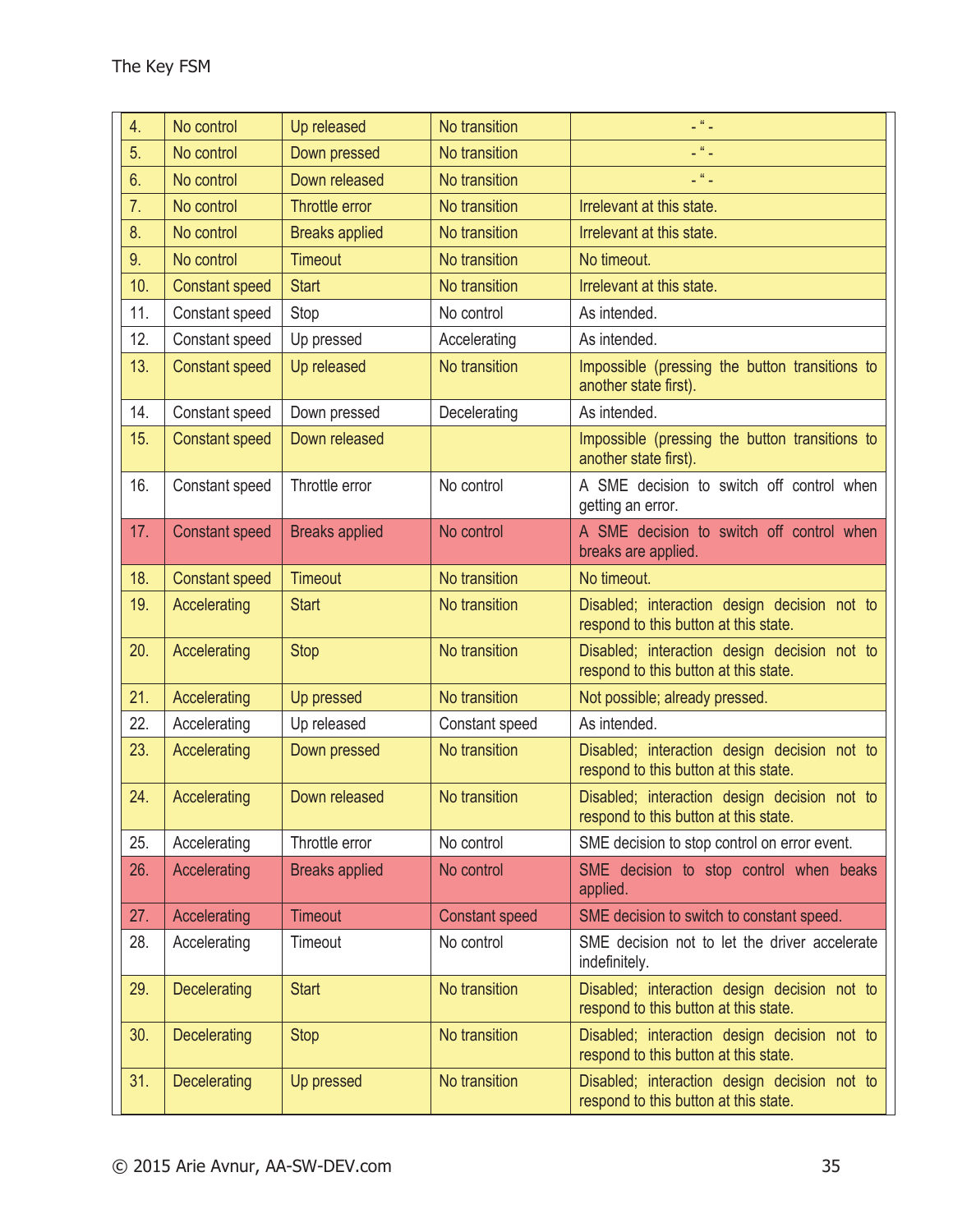| 32. | Decelerating | Up released           | No transition  | Disabled; interaction design decision not to<br>respond to this button at this state. |
|-----|--------------|-----------------------|----------------|---------------------------------------------------------------------------------------|
| 33. | Decelerating | Down pressed          | No transition  | Not possible; already pressed.                                                        |
| 34. | Decelerating | Down released         | Constant speed | As intended.                                                                          |
| 35. | Decelerating | Throttle error        | No control     | SME decision to stop control on error event.                                          |
| 36. | Decelerating | <b>Breaks applied</b> | No control     | SME decision to stop control when beaks<br>applied.                                   |
|     |              |                       |                |                                                                                       |

And the corresponding state transitions diagram:



The main additions here are timeout, and the additional event of breaks applied.

# **C. Discussion of the example**

- (a) The complete state transitions table has 36 rows compared with the 6 of the first, "nominal" version.
- (b) Four new meaningful transitions (red rows) were found. Note that the main addition here is the introduction of timeout and breaks applied events. An exception analysis reveals that in this case virtually all exception conditions end up generating a throttle error  $-$  an event already on the list, so no need to add events for those conditions.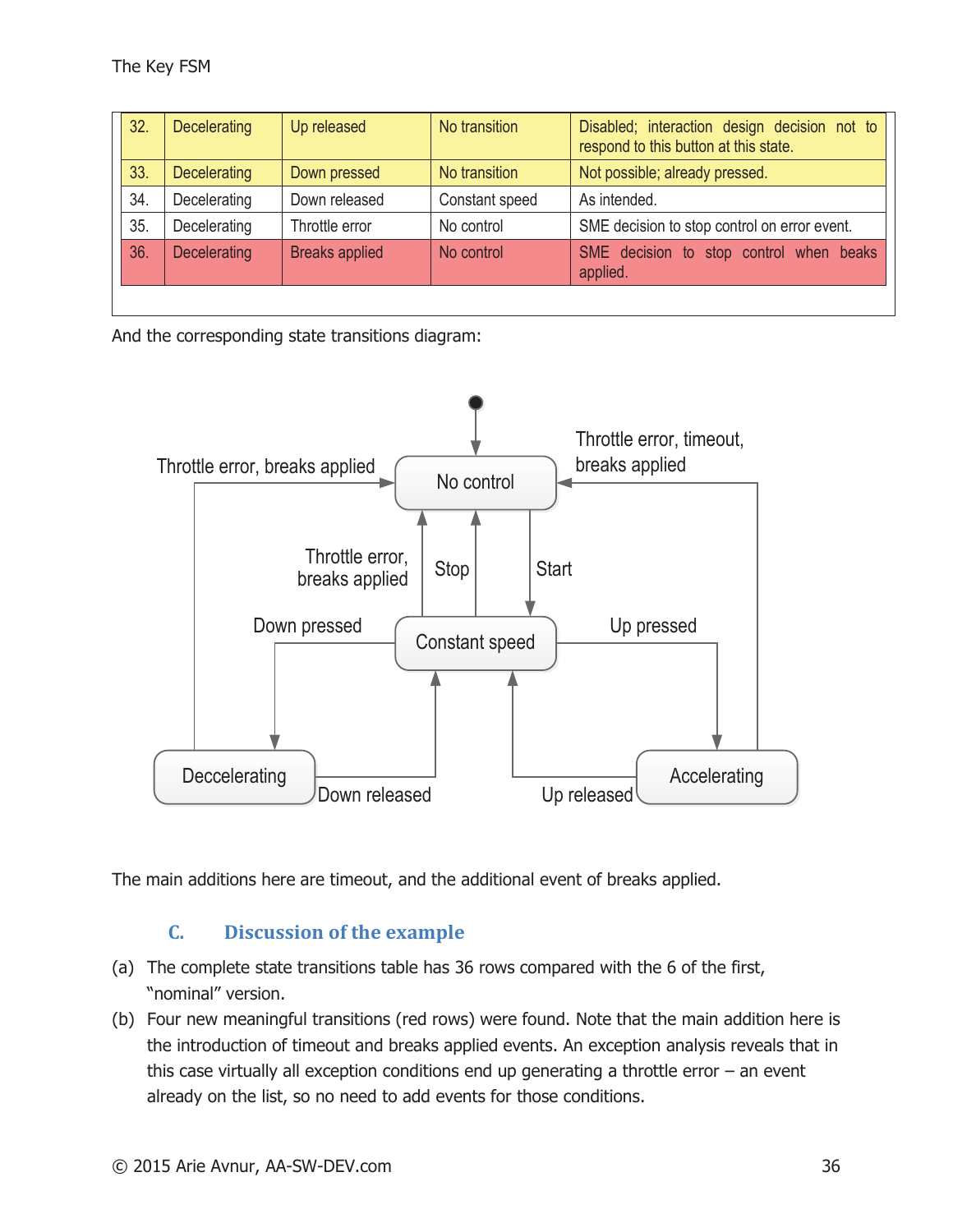- (c) Many events require no transition for simple reasons: either the event is impossible in this state, or a decision was made not to respond to the event and even disable it in some way. Many common FSM notations and models just leave those rows out as not-interesting; ESA requires to have those rows and specify "No transition", documenting the reasoning. This prevents accidental response when code changes are made for continued development. Reasoning documentation supports safer maintenance. Key FSM implementation uses those rows to make sure there are no transitions in those cases, preventing arbitrary responses.
- (d) Some event–state combinations require expert decision what to do: which state to transition to or no transition. The analyst may present the question to a SME directly; the decision will be reviewed by the whole team later on. If there are too many such cases, an elicitation follow-up meeting to provide those decisions is justified.
- (e) Some transition decisions are the result of interaction design. This interface design process still produces requirement decisions (even if it may be considered being further downstream).
- (f) All rows contain rationale documentation in the documentation / comments column. Important for maintenance, when another developer considers to modify the FSM can read the reason for its definition and avoid errors. Some trivial rows are documented with "as intended" to record that this transition implements a basic system response to the event. For tracing transition decision, references to specific requirements, SME statement, etc.

#### **D. Step 5: Design**

The first design decision that has to be made is if to use an FSM to control the cruise control system. A relatively simple examination indicates that the four states of the requirements FSM are meaningful and a straight forward choice for implementation, so we decide to implement such an FSM. A design FSM with the same states and transitions serves as the specifications and model for implementation.

Next design decision is how to implement the two main system functions: speed control and acceleration. Control experts develop a control module that keeps the car's speed as close as possible to the set point that has to run every Tc mili-seconds. An acceleration module is developed that changes the set-point at the required constant rate that has to run every Ta miliseconds. Those modules can be called periodically by the do action of the constant speed and accelerating states. A second choice is that they are called by independent tasks that poll two control variables: controlOn and accelerating and call those modules when the variables have the value 'true'. Yet a third choice is to control those two tasks by calling their start and stop methods by the entry and exit actions of the constant speed and accelerating states.

To illustrate the Key FSM capability to implement the control function of such a system completely, without a need for coding, not even of state actions, we choose the second option—